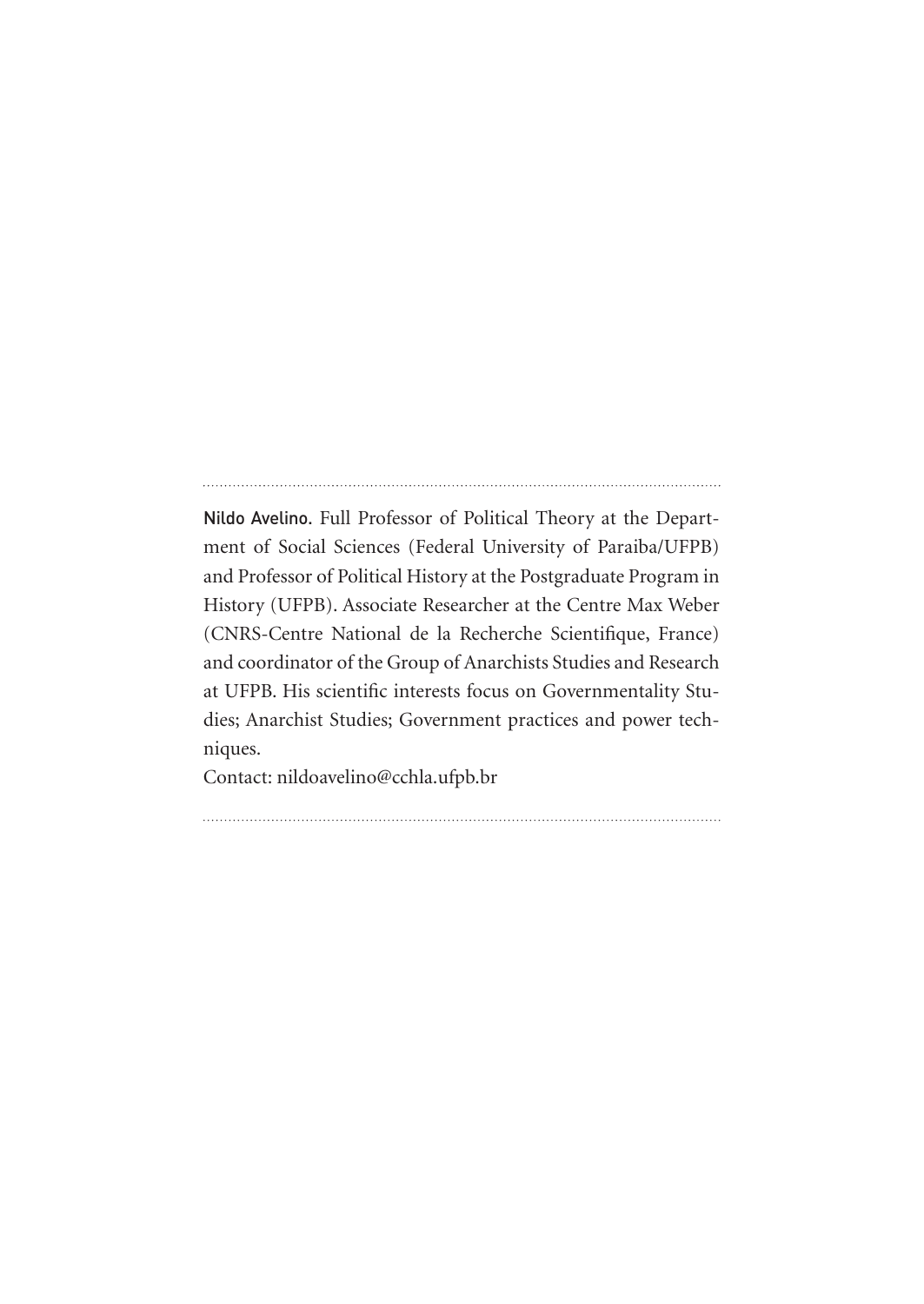# **CONFESSION AND POLITICAL NORMATIVITY:**

## **Control of Subjectivity and Production of the Subject**

#### Nildo Avelino

Federal University of Paraiba (Brazil)

Reception date April 10<sup>th</sup> 2015; Acceptance date May 4<sup>th</sup> 2015. This article is the result of research activities held at the Department of Social Sciences (Federal University of Paraiba/UFPB).

#### **Abstract**

The theme of confession, present in the reflection of Michel Foucault since the early 1960s, pursued the same direction of his researches from the late 1970s concerning the problem of government and the studies of governmentality. Under this perspective, confession is taken as *recognition* through which the subject authenticates in himself or herself his or her own actions and thoughts. Therefore, it is not only a verbal act by means of which the subject states the truth of his or her being; confession also binds the subject to truth, throwing him or her in a relation of dependency regards the other, and, at the same time, modifying the relationship that he or she establishes with himself or herself. According to Foucault, this is what explains the massive growth of practices of confession in Western societies up until their actual inscription at the heart of procedures of individualization typical of modern political power. This paper explores Foucault's analysis of confessional practices and its recent developments in the work of Giorgio Agamben (*Opus Dei. Archeologia dell'Ufficio*, 2012) and Roberto Esposito (*Due. La macchina della teologia politica e il posto del pensiero*, 2013).

#### **Keywords**

Confession, oath, subjectivity.

#### **Resumen**

El tema de la confesión, presente en la reflexión de Michel Foucault desde principios del decenio de 1960, persiguió la misma dirección de sus investigaciones a partir de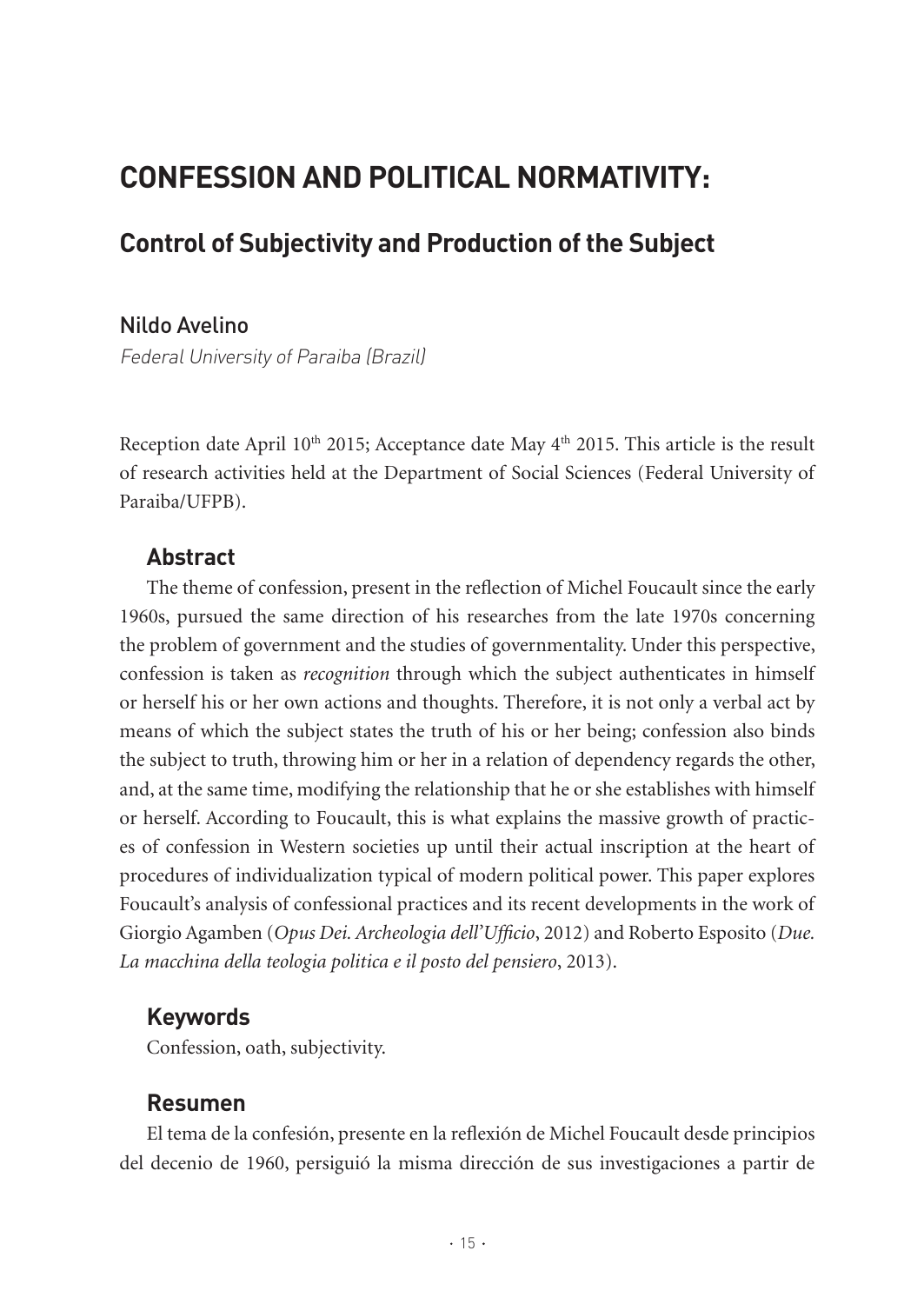finales de 1970 en relación con el problema del gobierno y de los estudios de la gubernamentalidad. Bajo esta perspectiva, la confesión se toma como *reconocimiento* a través de la cual el sujeto autentica en sí mismo sus propias acciones y pensamientos. Por lo tanto, no es solo un acto verbal por medio del cual el sujeto establece la verdad de su ser; la confesión también une el sujeto a la verdad, colocándolo en una relación de dependencia con el otro y, al mismo tiempo, cambiando la relación que él establece consigo mismo. Según Foucault, esto es lo que explica el crecimiento masivo de las prácticas de la confesión en las sociedades occidentales hasta su inscripción efectiva en el corazón de los procedimientos de individualización del poder político moderno. Este artículo explora el análisis de Foucault de las prácticas confesionales y sus recientes avances en el trabajo de Giorgio Agamben (*Opus Dei. Archeologia dell'Ufficio*, 2012) y Roberto Esposito (*Due. La macchina della teologia politica e il posto del pensiero*, 2013).

### **Palabras clave**

Confesión, juramento, subjetividad.

## **Introduction**

In 1979 the American political scientist John Gunnell defined the academic subject of Political Theory as a "plea for a new foundation necessary for political action when it is no longer efficient in the maintenance of order. What is required is a new beginning."<sup>1</sup> The problem, according to Gunnell, is that this *foundationalist* task of the Political Theory cannot be carried out without sacrificing the reflected political action.

Both rulers and ruled, and at times even the founders, should be held within the myth of ordination and of institutional order in such a way that the unpredictable and marginal character of individual action would be nullified. From *The laws* of Plato (by Polybius, Machiavelli, Harrington, Montesquieu, Hume) to the *Federalist Papers*, the dream has been to overcome by way of *some artifice* [my italics] the uncertain and singular character of human behavior, that is the very substance of

<sup>1.</sup> J. Gunnell, *Teoria Política*, UNB, Brasília, 1981, p. 110.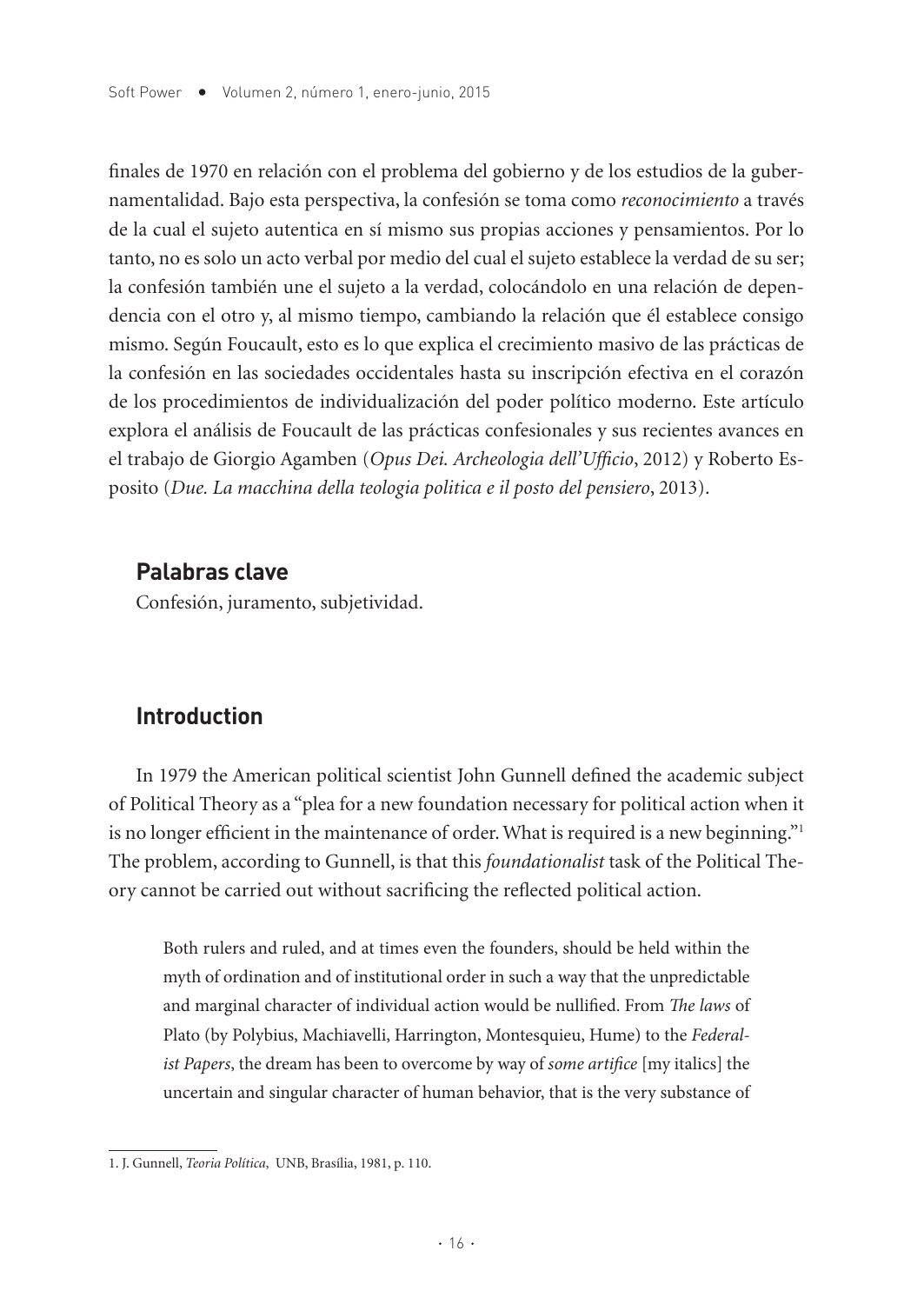history and politics, through the wisdom of institutions imbued with the knowledge of theory when it is of their foundation.<sup>2</sup>

Defined in this way, the function of Political Theory would be the nullifying of that which made up the historical reality of *the politic*, that is, the unpredictable, marginal, and uncertain character of human behavior. Consequently, for the American political scientist, what has been celebrated by some scholars as symbolizing the *revival post-mortem* of Political Theory, — *i.e.* the theory of justice of John Rawls, the communicative theory of Jürgen Habermas, the interpretivist theory of Charles Taylor, etc. — can be perceived as exactly the opposite: the end of Political Theory, or, in the words of Gunnell, its alienation in relation to *the policy*. 3

At the core of the alienation of political theory has been the tendency, born of a search for intellectual identity and authority, to subscribe and become hostage to various philosophical doctrines — particularly those involving the foundations of scientific and normative judgment. This has encouraged the construction of abstract images of both the activity and object of inquiry and of the relationship between them.4

If we accept the proposition of Gunnell according to which it is necessary to consider the Political Theory as a type of "meta-practice" by which the world is defined, implicating consequently, presupposed ontological ideas through which the universe of phenomena and vision of reality would be defined and a facticity domain created. Therefore, a question that could be placed is: how, in what way, utilizing which *artifices* did Political Theory construct its facticity domain in which uncertain and irregular action of individuals is banned? How does Political Theory establish its foundations and the players destined to perform in them? In what way does Political Theory *politically act*, produce political effects?

This is not about trying to answer these questions, but to place them as an initial research problem. In this way, referring back to a discussion already initiated, it deals with perceiving the development of Political Theory through the history of the transforma-

<sup>2.</sup> Ibid.

<sup>3.</sup> See J. Gunnell, *Between Philosophy and Politics. The Alienation of Political Theory*, The University of Massachusetts Press, Amherst, 1986.

<sup>4.</sup> J. Gunnell, *The Orders of Discourse: Philosophy, Social Science, and Politics*, Rowman & Littlefield Publishers, Boston, 1998, p. XII.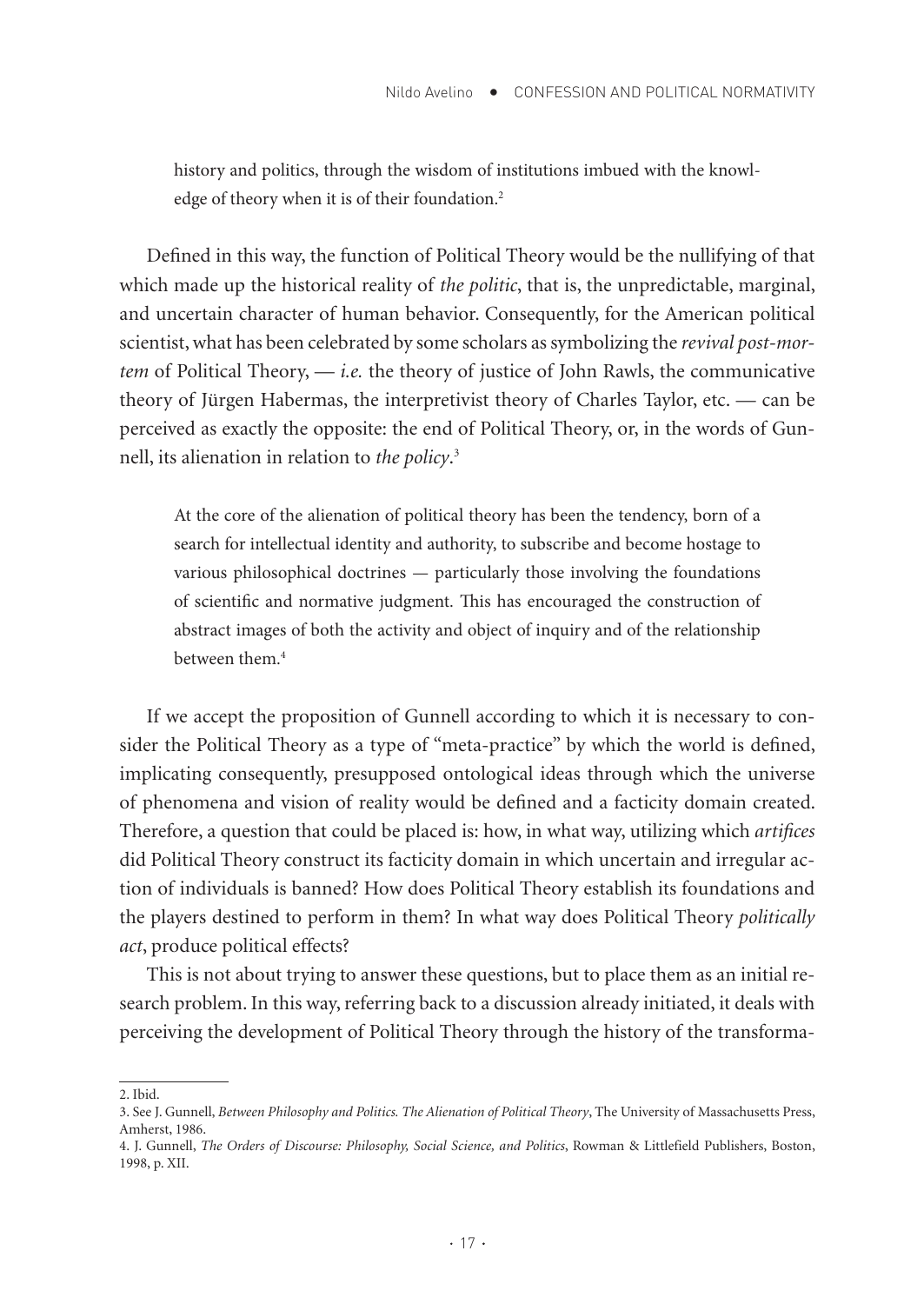tions of the subject of political practice. As such, this article seeks to address the theme of confession in the reflections of Michel Foucault surrounding governmentality, seeking to seize the political function attributed to it, namely, that of the *police of subjectivity*. From the analyses of Foucault it is possible to discern the confession as being one of the main means through which a subjective policing was established in occidental societies, far-reaching and comparable to that enormous *civilizing process* that Elias presented as that responsible for the establishment of individual self-control.5 Next, starting from the reflections of Giorgio Agamben and Roberto Esposito around *political-theology*, very brief points will be made that will allow for the application of a Foucauldian approach of confession to the domain of Political Theory.

#### **The confession in the studies of Michel Foucault**

The confession occupies the thoughts of Michel Foucault since the beginning of the 1960s, when the philosopher still dedicated his studies to the madness theme. The reflection became very well known. Through his studies on madness, Foucault shows the birth of the institutional asylum inaugurating what would be considered in modern times the happy era during which madness would finally be recognized and treated in its truth. Before the modern asylum, when the madman found himself chained within the interior of a hospital, madness appeared at the core of his internment only as an object of fascination or fear; however, the madman was not manifest in his being. In the Classical era a being of madness did not exist in the internment into the hospital. Thus, treatment was exclusively physical. Only in the modern care context asylums started to give madness a psychological and moral statute. The old physical techniques of the classical era would endure, certainly, in the modern era; however, they would no longer have a therapeutic objective, but a strictly punitive objective. In the modern era, the cure of madness would be nearly entirely the result of psychological and moral treatment procedures; procedures that were also responsible for introducing madness into the game of culpability.

However, it would be starting with the modern era that, according Foucault, the problem of madness displaces itself from a body and physical therapy to a moral interrogation about the subject; interrogation from which would be inaugurated a "psycho-

<sup>5.</sup> See N. Elias, *O processo civilizador, vol. 2: formação do Estado e Civilização*, Zahar, Rio de Janeiro, 1993.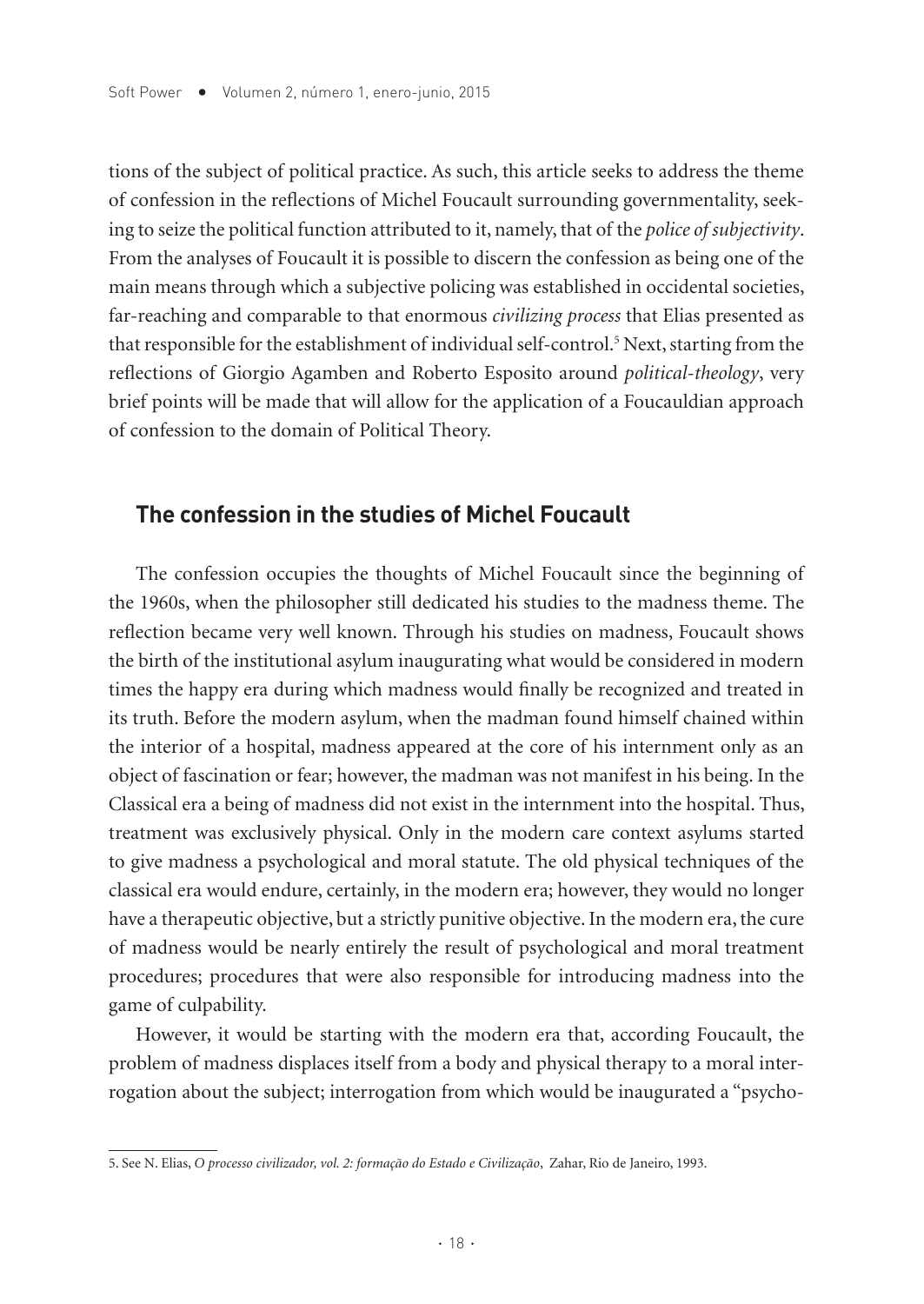logical interiority".6 In an article published in 1963, shortly after the *History of Madness*, Foucault says, in respect to this, that "the water [that in the classical era had a bodily therapeutical function], in the moral world of the asylum, would have a [punitive] function of conduct to the truth [...]; it obliges [the madman] to recognize himself in that which he is. It forces the madman to confess."7 In the modern treatment of madness the confession would be a practice aimed to conduct the madmen towards "recognizing in himself that which he is", to recognize himself in the truth of his mentally ill being. Confession makes it possible the construction of the mad. Consequently, if madness of the classical internment only existed on the outside, that is, only for those who did the interning, as for the modern days, confession removes the exteriority that madness had, to interiorize it in its own alienation. In other words, if in the classical internment madness existed in an excluded state, it was however, an exclusion that still left one with the possibility of a subjectively free existence; of course not free of physical coercions, but free "of a subjection much more constraining, perhaps more decisive": its constitution aims for the knowledge of psychiatry.8

In his analysis of madness, Foucault inverts the traditional image of modernity into a triumph of freedom. The gesture of Pinel freeing the insane from their chains is at the same time the gesture in which modernity no longer imprisoned madness in chains, but in the order of psychiatric discourse.

To remove the chains from the alienated, imprisoned in the cells, was to open up to them the domain of a freedom that would be at the same time one of verification; [it was] to allow them to appear with an objectivity that would no longer be hidden in the persecutions, nor in the furies that accompany them; [it was] to construct a pure asylum environment.<sup>9</sup>

When freeing mad people from their chains, modernity opened for madness not a domain of freedom, but the order of an objectivity, the order of a direction to which the madman should conform the existence of his being.

This way, the gesture that frees is at the same time an operation that imprisons within a new type of prison: the identity prison. With this, modernity built a domain in which madness began to exist in terms of truth, and while doing so, redefined the role

<sup>6.</sup> M. Foucault, *História da loucura na Idade Clássicae*, Perspectiva, São Paulo, 1999, p. 325.

<sup>7.</sup> M. Foucault, *Dits et écrits, I: 1954-1975*, Gallimard, Paris, 2001, p. 207.

<sup>8.</sup> M. Foucault, *História da loucura na Idade Clássicae*, p. 417.

<sup>9.</sup> Ibid., p. 466.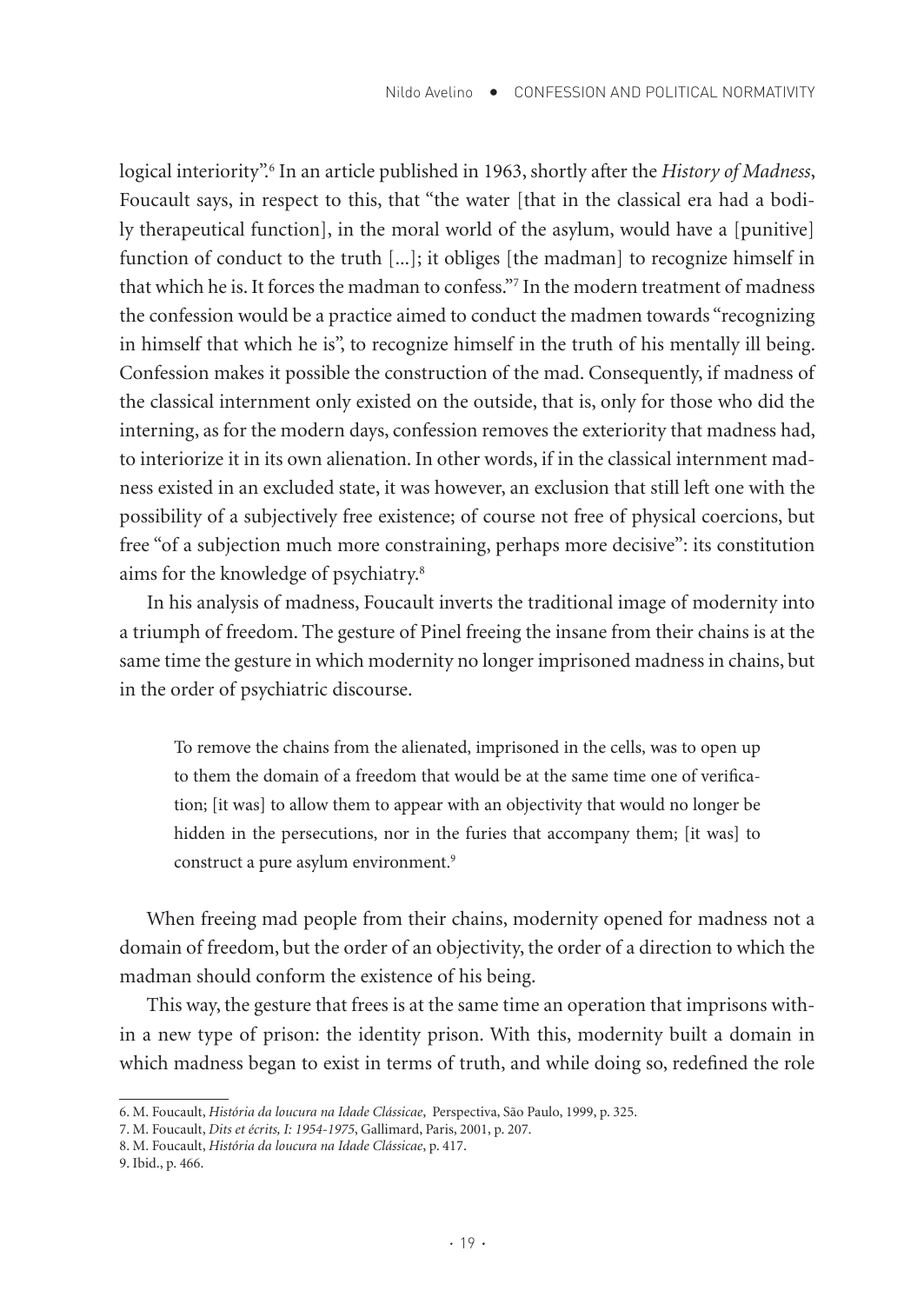of the internment as being one to reduce madness to its truth. The role of the asylum would consist, from now on, of organizing madness under a form of self-consciousness within a game of culpability: in order to be able to recuperate the purpose, the madman should recognize his mentally ill condition, being conscious of his own guilt. It deals with a movement in which the madman should be objectified from the perspective of psychiatric reason. And from this follows the necessity to force him to confess.

What is required [...] is to confess. It is necessary not to perceive, but to say; even if it is said under the coercion of showers. Just the fact of saying something that is truth has in and of itself a function; a confession, even forced, is more operative in the treatment than is a just or exact idea, but that remains silent. Hence, the performative character of this statement of truth in the healing game.10

*Force to confess* because the confession, even forced by a cold water shower, has a performative function in the modern asylum in relation to the truth of madness: the confession operates the recognition of the madman in the identity that was constructed by the asylum internment. The function of the confession would be to affix the madman to the standard of his own social identity and connect him to a specific attribute of madness produced in the asylum environment. But how does this happen? Through the inclusion of madness in the domain of a language in which the subject is forced to speak in the first person. By speaking in the first person, the confession makes it possible for the individual himself to build within himself as mad subject: the *confessional statement makes the being* of the madness or, to revisit the title of John Austin's book, the spoken confessional is the making of the subject into reality of an objectification.11 According to Foucault, the confession would make the madman "prisoner in a more real way than he could be in a cell or by chains, prisoner of nothing more than of he himself". Once "freed, the madman [...] could not escape anymore his own truth; he would be closed within it."<sup>12</sup>

It is perceived that confession, in the first studies of Foucault on madness, appears under a form of interrogation and of *the imperative use of language*: it is about a truth canonically imposed, in the form of the decree. With the confession, an identity, proper name, a past, and a biography is imposed. The confession is therefore, the disciplinary

<sup>10.</sup> M. Foucault, *Le pouvoir psychiatrique. Cours au Collège de France (1973-1974)*, Gallimard/Seuil, Paris, 2003, p. 158.

<sup>11.</sup> J. Austin, *Quando dizer é fazer. Palavras e ação*, Artes Médicas, Porto Alegre, 1990.

<sup>12.</sup> M. Foucault, *História da loucura na Idade Clássicae*, pp. 490, 508.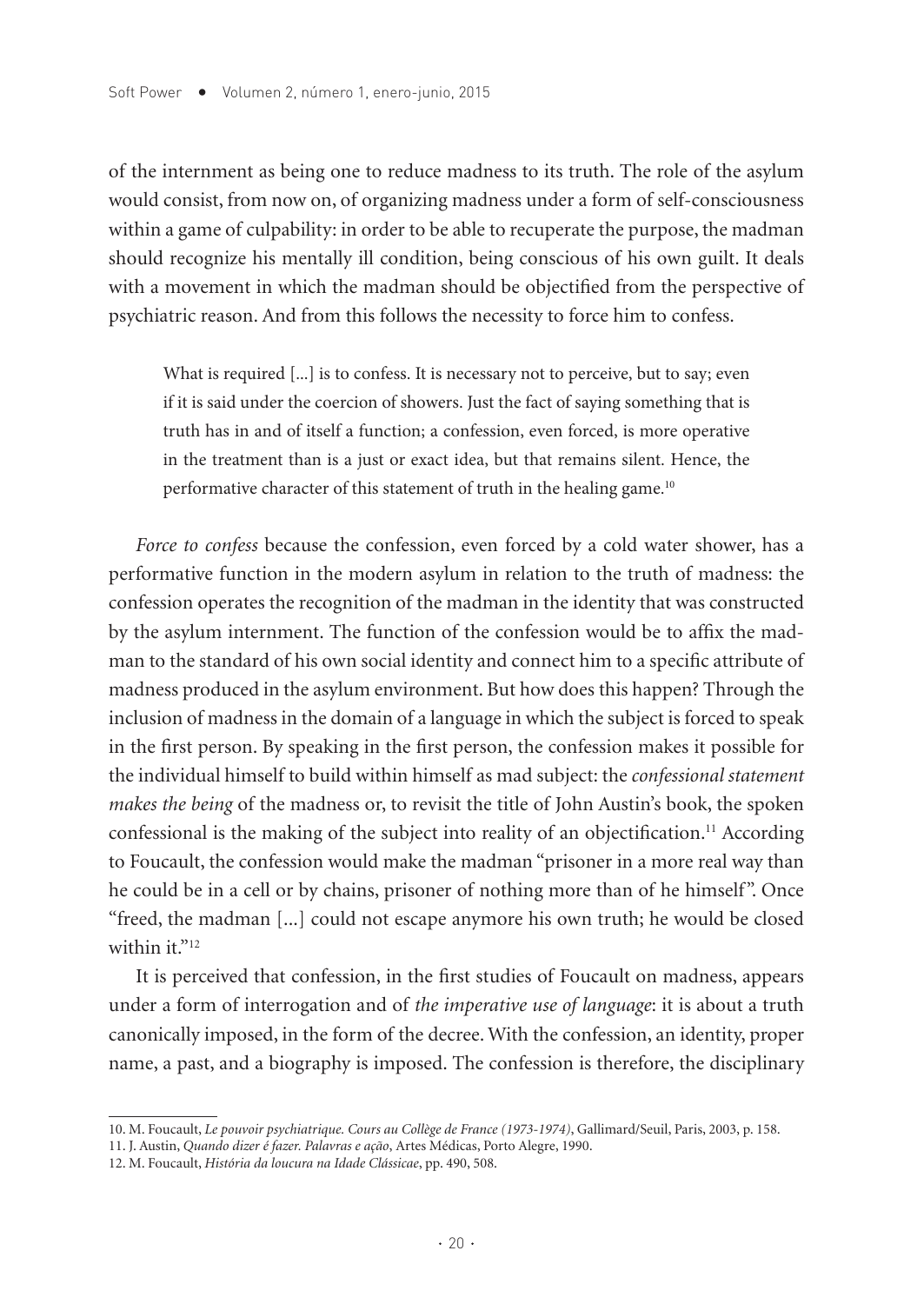form for submission of the body. And, in this sense, it is inscribed within what Foucault called psychiatric power for the subjection of body from a physical relationship of power in constitution of individuals. A similar analysis is found in *Discipline and Punish*, in which the confession is taken in its "double ambiguity": on one side, it is extracted by the oath made before the interrogation and over the threat of perjury and offense to God; and on the other side, it is ripped out with physical violence in the tortures. In both cases it is addressed as punishment whose function is to make the truth shine.13

Meanwhile, Foucault's concern over the confession theme followed the same direction of his research carried starting in the end of the 1970s, when he began to worry about the problematic of government.<sup>14</sup> In this new domain of the government or of the governmentality, the confession would still be readdressed as a *recognition* of the individual about his own truth, although in profoundly diverse terms. Beginning with the governmentality studies, the confession would no longer be perceived as the practice of objectification of the truth of madness in the individual, but as a practice of subjectification by which the subject authenticates in himself, and for himself, the truths of his own discourse. In this new scope of studies, the language of confession would no longer have an imperative use, but a *reflexive* use. It would no longer be apprehended in the form of interrogation as a disciplinary method for the submission of the body; but as a technique for directing behaviors; in other words, it will be taken from these governance practices that individuals display over each other, finding the main target in subjectivity, not within the body itself.

This coupling of the confession with governmentality studies widened considerably Foucault's analyses on the theme. When associated to the genealogy of psychiatric control, the confession appears under a form of identity imposition. Now concerned with the greater problem of governmental power, the confession studies open up to an extensive research field around the procedures of individualization by political power in general.

An indicator of this change, that lead the theme of the confession to open up other non-disciplinary practices, is found in that famous passage written in 1976 in which Foucault would claim that the confession became

<sup>13.</sup> See M. Foucault, *Vigiar e punir. Nascimento da prisão<sup>22</sup>*, Vozes, Petrópolis, 2000, pp. 35 and ff.

<sup>14.</sup> See N. Avelino, "Governamentalidade e anarqueologia em Michel Foucault", in *Revista Brasileira de Ciências Sociais*, (25) 74, 2010, pp. 139-157.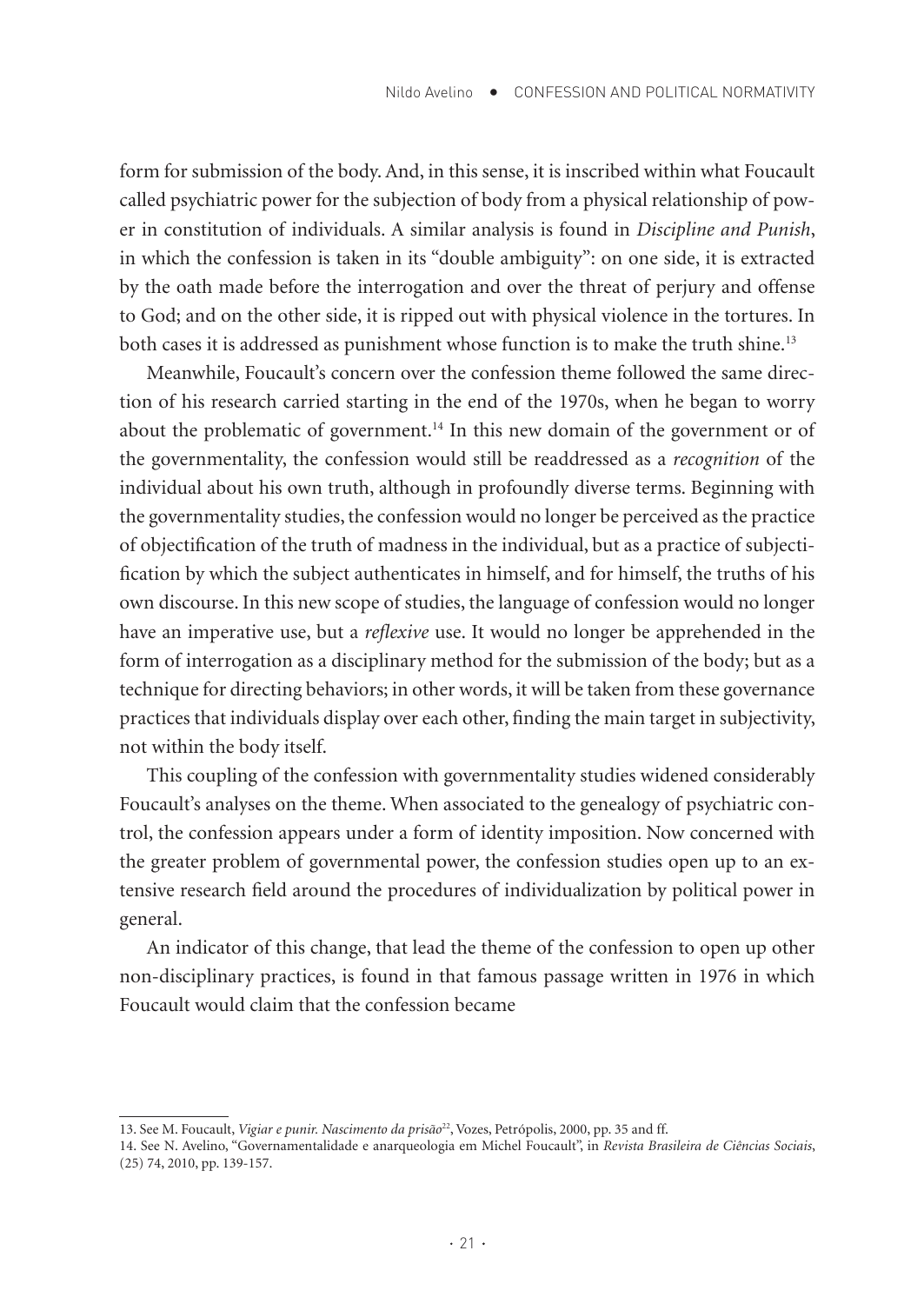[...] in the West, one of the most highly valued techniques for producing the truth. Since then we have become a singularly confessing society. The confession has spread its effects far and wide. It plays a part in justice, medicine, education, family relationships, and love relationships, in the most ordinary affairs of everyday life, and in the most solemn rites; one confesses crimes, one's sins, one's thoughts and desires, one's illnesses and troubles; one goes about telling, with the greatest precision, whatever is most difficult to tell. One confesses in public and in private, to one's parents, one's educators, one's doctor, to those one loves; one admits to oneself in pleasure and in pain, things it would be impossible to tell to anyone else, the things people write books about. Confess.15

Foucault displaces the perspective of the practices of psychiatric interrogation to other domains in which, notably, the confession is no longer seen as a burden, but is practiced with pleasure. The analysis displaces itself from the psychiatric power domain in which the confession figured fundamentally as an extortion technique, to other domains in which the confession comes to act as a voluntary practice and in the realm of desire. This demand was due, without a doubt, to the need to remove the analysis of sexuality from the images of a "power-law" and of a "power-sovereignty", drawn by natural law, in order to grasp the "power in concrete and historical intricacies of its procedures" and think "the sex without law and the power without King". The history of governmentality described by Foucault two years later, in 1978, came as a response to this.<sup>16</sup>

However, even after publishing the first volume of his *History of Sexuality*, already in the lectures of the 1975, Foucault directs his attention to Christianity, seeking to highlight the confessional practice in a deliberate and freewill form. He would say that even though regulated soon after, starting in 1215, by the Lateran Council, as an annual obligation, the confession, though compulsory, would not become authoritarian. Instead, as also shown by historians such as Jean Delumeau, with the obligation of the confession came as well "the need, for the penance specialists, to lean the clergy towards kind reception, patient and benevolent towards all sinners, in such a way as to help them overcome the dreaded downside of the confession."17 And Foucault himself observes that the annual obligation initiated, on the contrary, the production of an enormously vast literature that, in turn, would instigate the Father to "have, in addition to power,

<sup>15.</sup> M. Foucault, *História da Sexualidade, v. 1: A vontade de saber*, Graal, Rio de Janeiro, 1993, p. 59.

<sup>16.</sup> Ibid., p. 87.

<sup>17.</sup> J. Delumeau, *A confissão e o perdão: as dificuldades da confissão nos séculos XIII a XVIII*, Cia. das Letras, São Paulo, 1991, p. 19.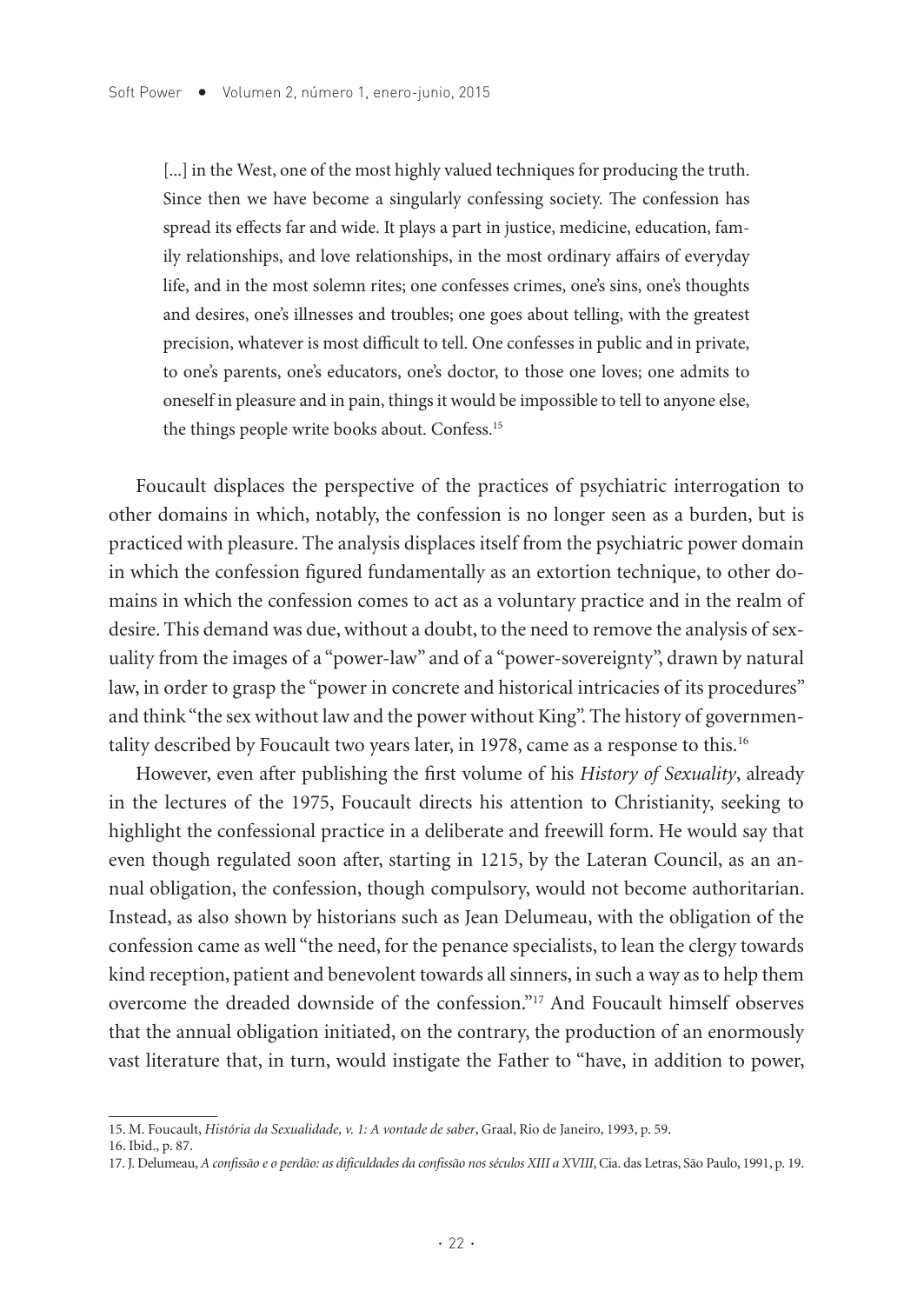the zeal, that is, a certain 'love' or 'desire' [...] not a 'love of lust', but 'benevolent love' [...]. It is therefore this love, this desire, that should be effectively present in action, in the confession."18

In any case, if it is true that the annual obligation of the confession was not established as an authoritarian practice, but as a *colloquium fraternum*, nevertheless, its regulation formed the decisive fact that profoundly transformed the psychological lives of men and women in the West, by provoking the extensive dissemination of the confessional practice. And one of the most significant aspects is that the wide dissemination of the confession brought with it an entire didactic of penance over the form of general investment in the verbalization of the whole lives of the individuals and in their smallest details. A didactic that established the confession not simply as an examination of thought, but of the *types* of thought, that is, of the *qualities* of the thought; in other words, the desires. It was Foucault that called it the "cartography of the sinful body."19

In it, the confessor should examine what are the qualities of thoughts established by the individual in his actions. If the individual touched his own body, the question would be that of knowing which touches were dishonest: did he touch himself only out of curiosity, or on the contrary, sensuality? Did he touch himself to excite in himself indecent movements? Those movements lead to the ejaculation of semen or were they interrupted beforehand? In short, Foucault says, "the essential problem is no longer the distinction that already worried the scholars: real act and thought. The problem will be: desire and pleasure."20 It does not deal with examining how much sin exists in the act, but how much intention, will and desire exist in the thought; what is in question is not the sinful act, but the form of subjectivity of the sinning subject. According to Foucault, this examination of desires led "to the old theme of the body being at the origin of all sins for the idea that there is lust in every mistake" and implanted the necessity of a confessional technique in which the body would be identified as flesh, that is, as desire. It was from the determination of the desire in the heart of the penance practice that emerged, next to the *political anatomy of the body* for the production of useful individuals, a *moral physiology of desires*, concerned not with the production of useful bodies, but with the establishment of a police — in the positive sense of the word — of the subjectivity for the establishment of a subject obedient to the laws of Christian decency and religious morality.<sup>21</sup>

<sup>18.</sup> M. Foucault, *Os anormais. Curso no Collège de France (1974-1975)*, Martins Fontes, São Paulo, 2002, pp. 225-226. 19. Ibid., p. 237.

<sup>20.</sup> Ibid., p. 239.

<sup>21.</sup> Ibid., pp. 243, 245.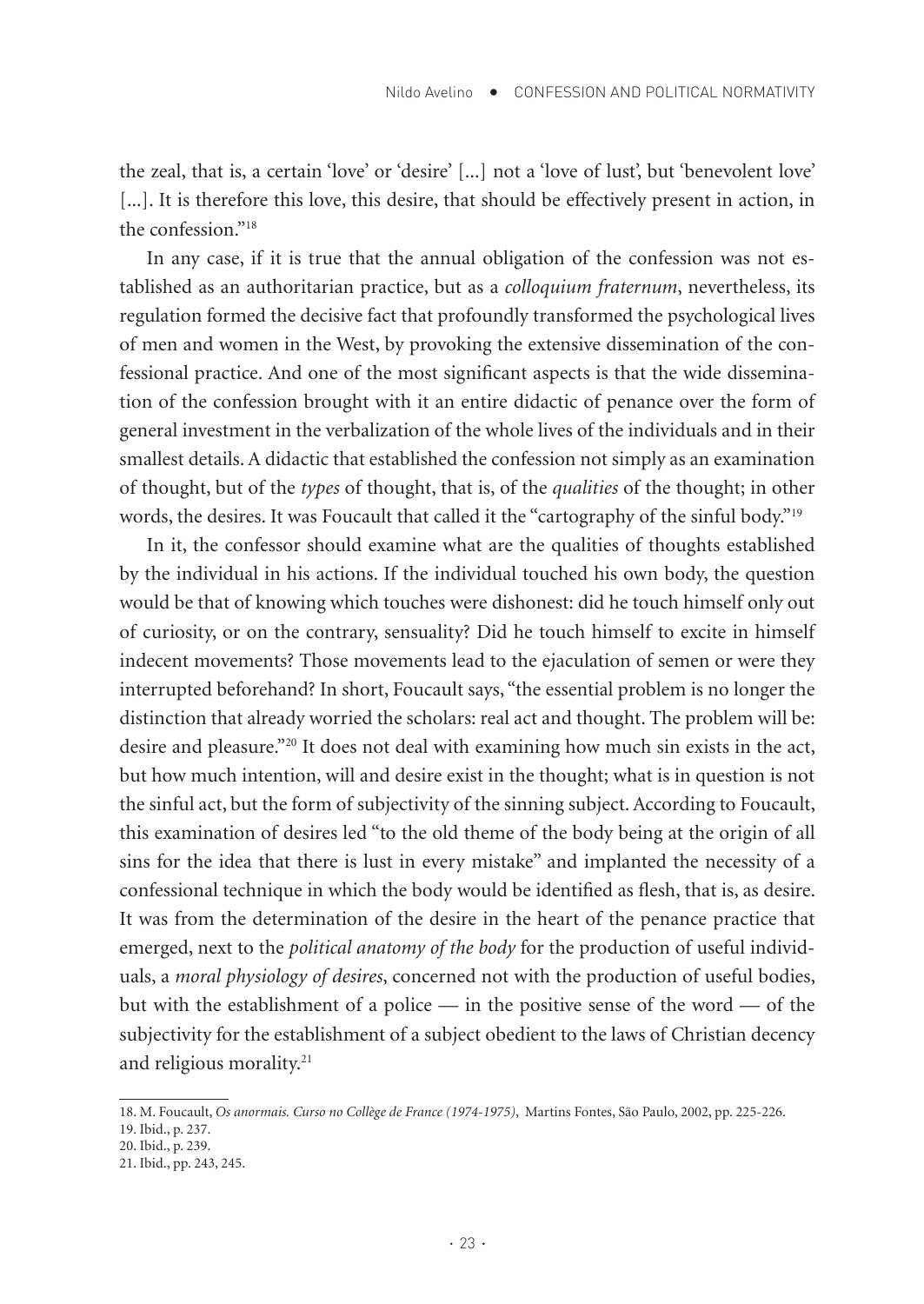## **Confession as a security "dispositif"**

One of the reasons why the annual obligatory confessions were not configured as authoritarian practices is due to the fact that they were fundamentally organized based on a logic that today we call *securitarian*. If the confession comforts, it is because it is implanted into the logic of salvation: it is relief for the tormented consciences, those that have not yet tired of forgiving; it is the plague of the devil that blocks the doors of hell and franchises the doors of paradise. Confession provides security to the confider, it tranquilizes the spirit. Delumeau described the endless praise of confession in the ecclesiastical speeches mainly reassuring: "What calm, what inner softness we feel sometimes after a good confession? [...] What holy freedom! [...] What peace, what consolation after a good confession!"<sup>22</sup> These were not simply theoretical affirmations, but founded in life experience itself.

At the same time, Christianity gave the confession an infinite task by establishing the original sin theme against the millenarian belief: if since birth everyone is sinner, then nobody is immune to the fall, nobody could ever be saved from sin not even for only a day, for the devil that inhabits the bodies of men is a threat to them in every instant.23 The theme of the fall and the original sin make Christianity a religion of salvation without perfection, an aspect that according to Foucault, constitutes the historical uniqueness of Christianity and one of the reasons for its duration.<sup>24</sup> However, by disassociating salvation from perfection, Christianity gave a certain number of effective salvation practices, among those, the confession. Thus, the confession was thought of to produce salvation effects in a world where life is imperfect and indefinitely subject to sin. The undefined danger of sin, the constant threat of the fall, the constant presence of the devil, in turn, should indefinitely feed the resource of the confession, giving it a never-ending task. The tranquilizing confession and the undefined danger of falling in sin feed back to themselves, allowing the first to organize itself in the form of public service.

Thought as a public service, the confession was destined to mitigate the agitation of the spirits and normalize the passions of the largest number possible of individuals. At the same time both a control mechanism and an instrument of salvation, the confession

<sup>22.</sup> J. Delumeau, *A confissão e o perdão: as dificuldades da confissão nos séculos XIII a XVIII*, p. 38.

<sup>23.</sup> See F. Gros, *Le principe sécurité*, Gallimar, Paris, 2012, pp. 55 and ff.

<sup>24.</sup> See M. Foucault, *Du gouvernement des vivants. Cours au Collège de France (1979-1980)*, Gallimard/Seuil, Paris, 2012, p. 253. See also M. Weber, *Economia e sociedade. Fundamentos da sociologia compreensiva, v. 2*, UnB, Brasília, 1999, pp. 362 and ff.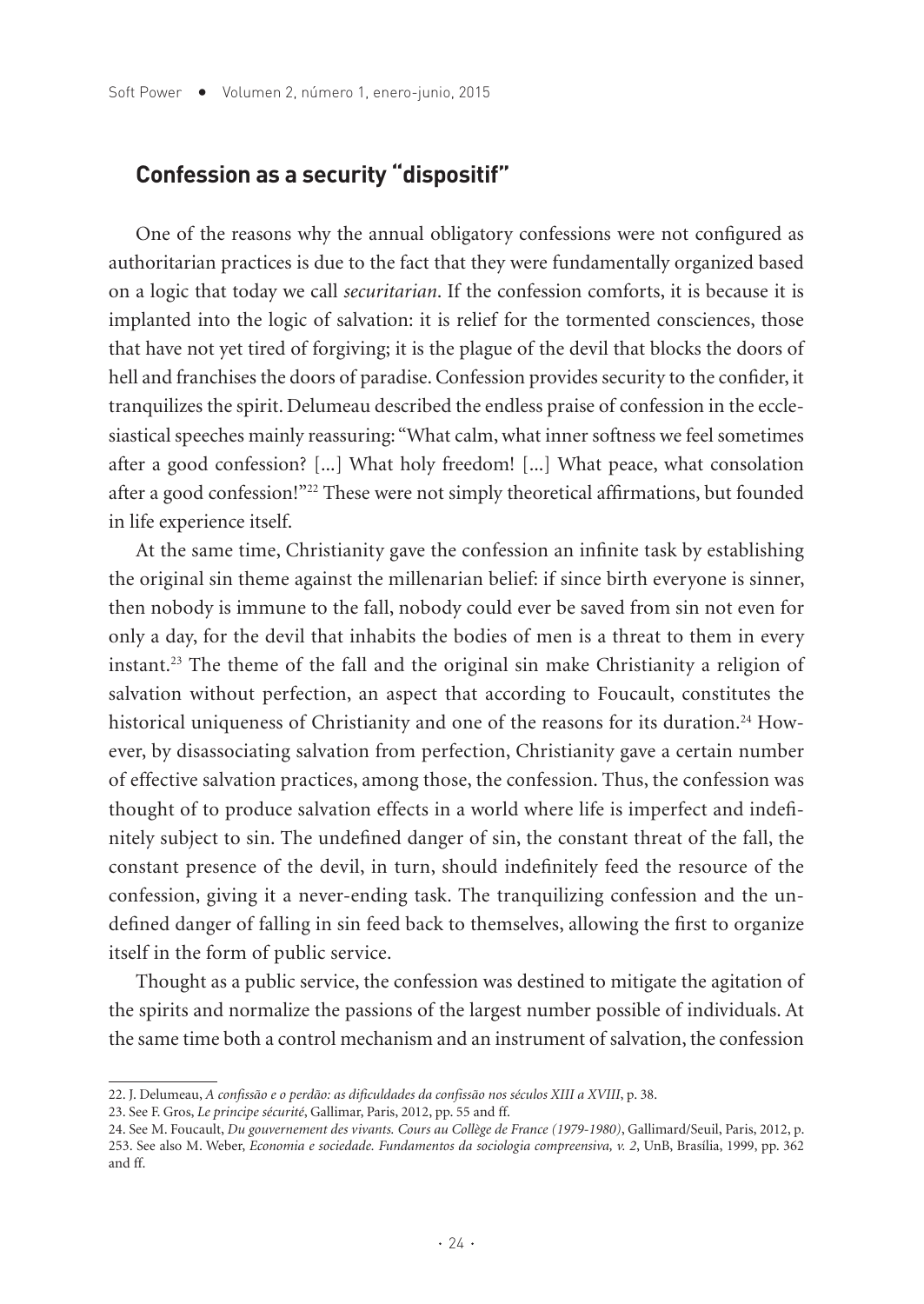acquires a normative function of stabilization of subjectivity on a large scale. Wietse de Boer describes the efforts of Carlos Borromeo, author of the famous *Instructions to Confessors*, as an effective social experiment of great proportions with the clear purpose of "transforming the social order through intervention into the consciences of its subjects" utilizing a "system of broad discipline, consistent and unswerving."25 According to De Boer, in spite of the efforts of Carlos Borromeo to disseminate the use of the confessional, his goal was not the privatization of penance, but the more effective utilization of confession as an instrument of public policy. To this end, he emitted an enormous quantity of decrees, instructions and counsel in an action that configured itself as "a broad and pastoral offensive whose goal was to conquer souls, changing public conduct, and in a final analysis, transforming all of social order."26

What would have been the historical consequences of this large sacramental process of society that made all of human life's domains enter into the confessional discourse? Perhaps the most important consequence was the establishment, up until that point unprecedented, of a social form of control of subjectivity. Without the possibility of digging deeper into this aspect here, it would be necessary to mention, however, the important studies on the theme carried out by Alois Hahn and Peter Von Moos.<sup>27</sup> In light of the sinful nature of men, the confession does not save, but produces effects of salvation. However, they would be effects that would produce, above all, from the subjectivity of sin: the sinner must regret his action leading him to perform an introspective look at all of the horror and deformity contained within him; it deals with instilling an effective detestation of sin and establishing in this way the firm objective of not sinning, the resolution of not committing any more sins. It was what was in play during the bitter disputes between attritionists and contritionists.28 And it was this aspect that Hahn readdressed to confirm that the subjectivity of sin does not make the confession dispensable, on the contrary:

It becomes an instance in which, on principle, not only the external actions appear, but also the intentions themselves. The result is, at the same time, a so-

<sup>25.</sup> W. de Boer, *The Conquest of the Soul. Confession, Discipline, and Public Order in Counter-Reformation Milan*, Brill, Leida, 2001, p. IX.

<sup>26.</sup> Ibid., p. 45.

<sup>27.</sup> See A. Hahn, "Contribution à la sociologie de la confession et autres formes institutionnalisées d'aveu", in *Actes de la recherche en sciences sociales*, 62-63, 1986, pp. 54-68; P. Von Moos, "Occulta cordis. Contrôle de soi et confession au Moyen Âge, I: Formes du silence", in *Médiévales*, 29, 1995, pp. 131-140; and also: "Occulta cordis. Contrôle de soi et confession au Moyen Âge, II", in *Médiévales*, 30, 1996, pp. 117-137.

<sup>28.</sup> See J. Delumeau, *A confissão e o perdão: as dificuldades da confissão nos séculos XIII a XVIII*, pp. 42 and ff.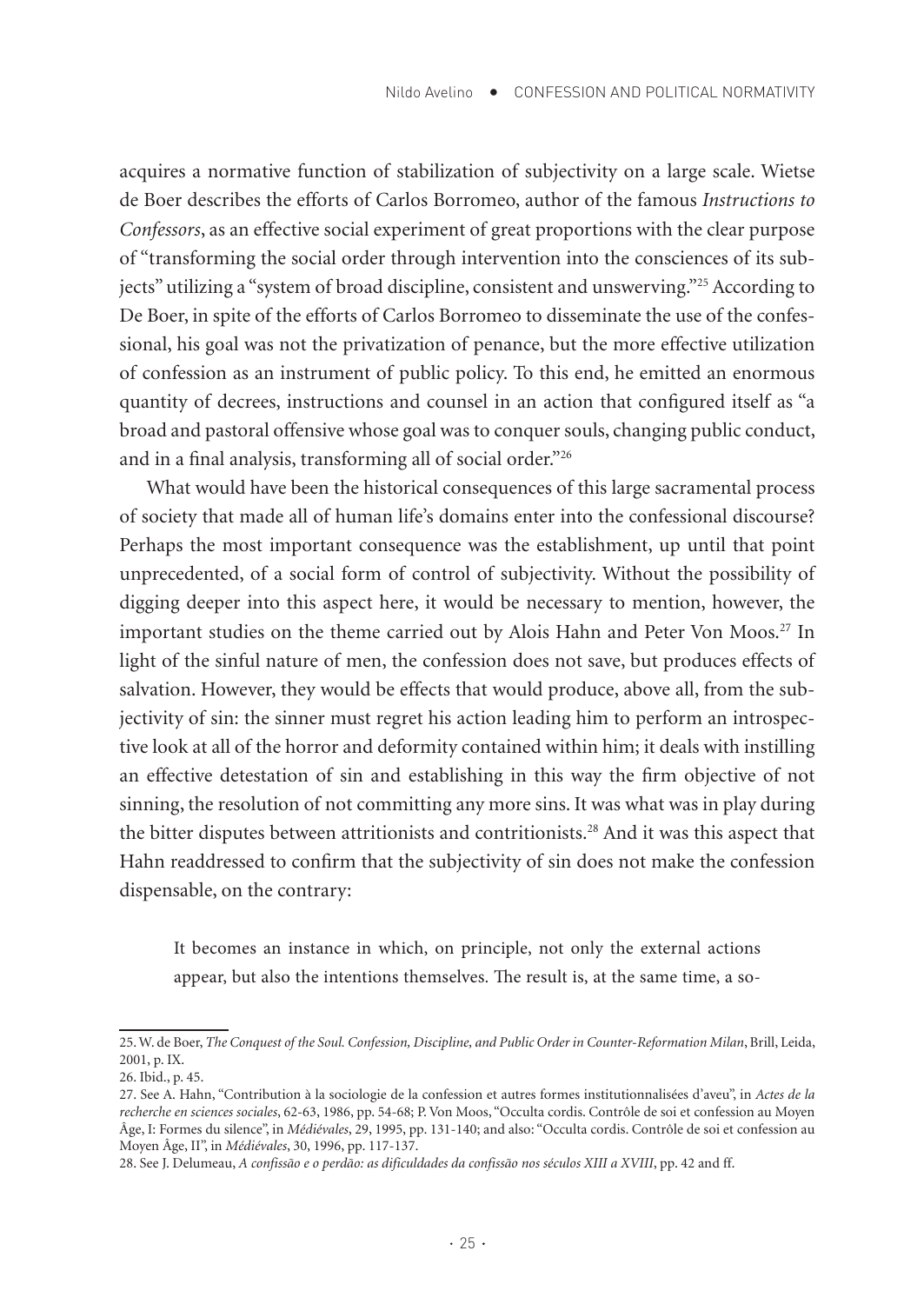cialization of the movements of the soul and a social control of consciousness [...]. The confession becomes an omnipresent instance in front of which the individual should assume his responsibility.29

In other words, the instituting of the confession became the great social vector responsible for broadly disseminating and "socializing" those modes of existence previously restricted to only the monasteries. If it is true, as Weber noted, that the monk, while a *religious man* of excellence, was also "the first 'professional' man, with a specifically 'methodic' life, with 'divided time' and constant self-control", and that, for this reason, was "predestined to serve as an instrument to the centralization and bureaucratic rationalization of the structure of domination of the Church, and to propagate [...] the corresponding belief among the laity";<sup>30</sup> then, it would be equally possible to confirm that the main technique placed in the hands of this propagator of Christian beliefs had been the confession. It was with the confession that modes of subjectivation for the construction of a fixed, stable, and long lasting subjectivity, were taken out of the private sector, and before limited to the monasteries, to become a social enterprise. With the confession, "subjectivity grips itself to social control processes", and it is in this sense that Hahn proposes to understand it in the same way provided by Norbert Elias and his "civilizing process".

As it is known, Elias attributed to the Courts the production of a long process through which was established the self-control of the individuals, indispensable to modern societies. The Courts, and their consequent monopoly of violent means, were responsible for "producing a transformation of the entire economy of the passions and affects towards a more constant, stable, and uniform regulation, in all areas of conduct, in all sectors of life."31 To say that an individual has control of his own self means to say that he is predictable; that he will behave predictably according to models of socially recognized conduct. But it deals with a predictability that would be ever more hidden under the formation of semi-automatic habits. Now, says Hahn,

[...] exists in the religious context precisely a technique that systematically combines — in a stabilized tension — the unveiling of the self and the secret: the confession. However, the techniques of self-domestication that are decisive in the civilization process coincide in the confession: concealing and revelation. This is

<sup>29.</sup> A. Hahn, "Contribution à la sociologie de la confession et autres formes institutionnalisées d'aveu", p. 55.

<sup>30.</sup> M. Weber, *Economia e sociedade. Fundamentos da sociologia compreensiva*, p. 375.

<sup>31.</sup> N. Elias, *O processo civilizador, vol. 2: formação do Estado e Civilização*, p. 202.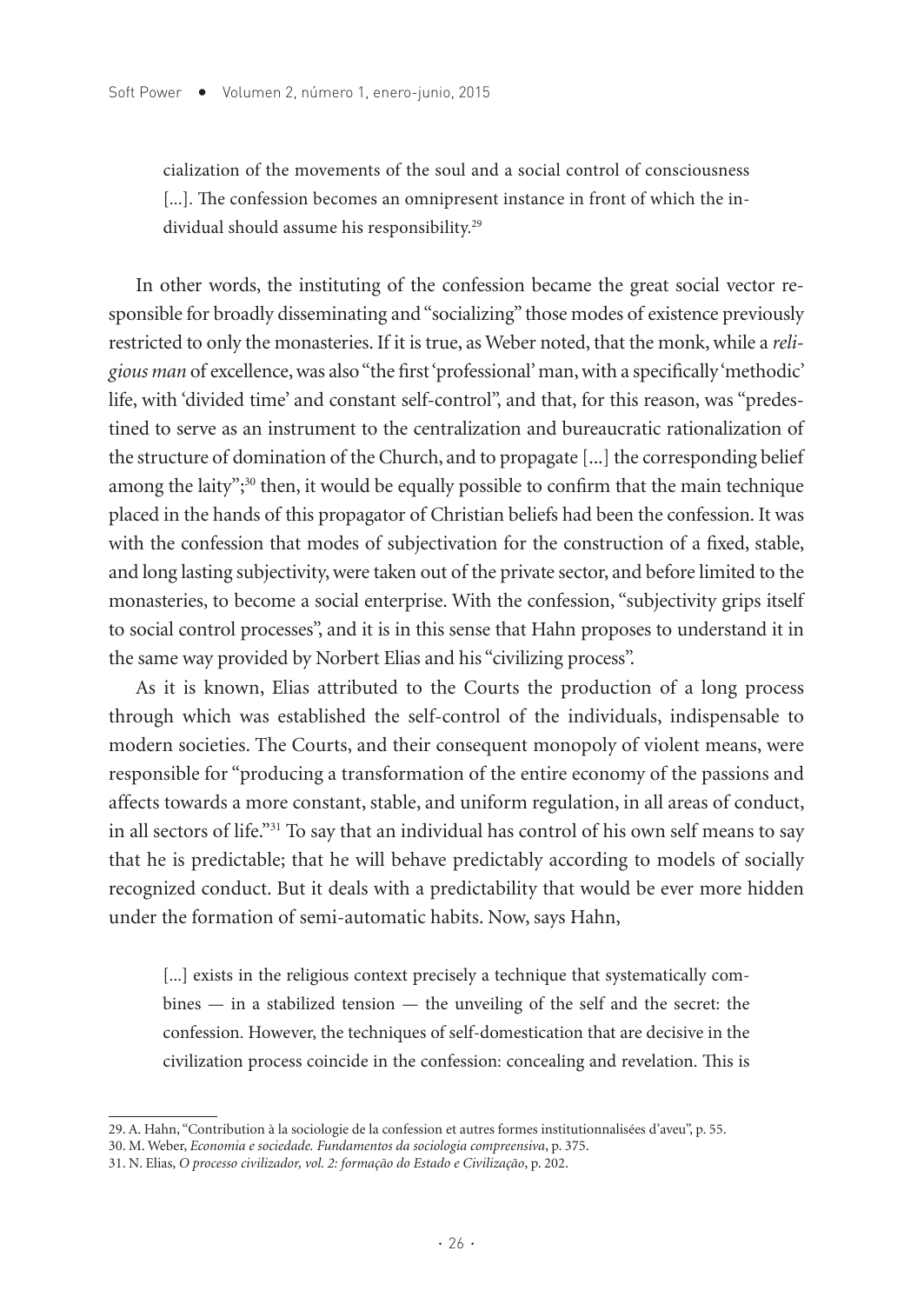particularly clear there where the confession is not only a provision of isolated accounts and acts, but a rigorous exploration of the motives and the sins.<sup>32</sup>

Resuming Hahn's argument, Von Moos would confirm that it was not necessary to wait for modernity for the establishment of self-control agencies for the individual: he was already found significantly developed long before in the pre-modern context of the millenarist and Christian tradition.33

[...] one of the main goals of [confession] was the search for a specific humiliation. The medieval man [...] was, above all else, habituated to maintaining appearances, to support himself on the honor of a lineage and play a flashy role in society that obligated him to dominate the language, to dissimulation and the 'secret of the heart' [...]. Now, in confession this man found himself obligated to invert his moral code: he should, without reservations, place himself naked, verbalizing the socially unspeakable.<sup>34</sup>

The confession was, therefore, a concession to human weakness.

#### **Confession as a government by the truth**

The confession is an instrument for self-knowledge. To confess is to expose, to explore, to explicate what is of the order of subjectivity. But it is knowledge of instituting nature, carried out under a form of *speech act*: to confess the innocence, when the conditions of the confession are acceptable, is to become innocent for oneself and for others. It implies, therefore, a type of founding experience, constant and decisive, of a Subject.<sup>35</sup>

Foucault showed that in the direction of Christian conscience three fundamental elements were found connected: infinite obedience, incessant examination and exhaustive confession, and this with the goal of establishing a *veridiction of oneself*:

It makes appear in me anything that I could not know and that becomes known only through this in-depth work done by me about me. It is about producing a

<sup>32.</sup> A. Hahn, "Contribution à la sociologie de la confession et autres formes institutionnalisées d'aveu", p. 66.

<sup>33.</sup> P. Von Moss, "Occulta cordis. Contrôle de soi et confession au Moyen Âge, I: Formes du silence", p. 134.

<sup>34.</sup> P. Von Moss, "Occulta cordis. Contrôle de soi et confession au Moyen Âge, II", p. 120.

<sup>35.</sup> M. Foucault, *Mal faire, dire vrai. Fonction de l'aveu en justice*, UCL, Louvain, 2012, p. 4.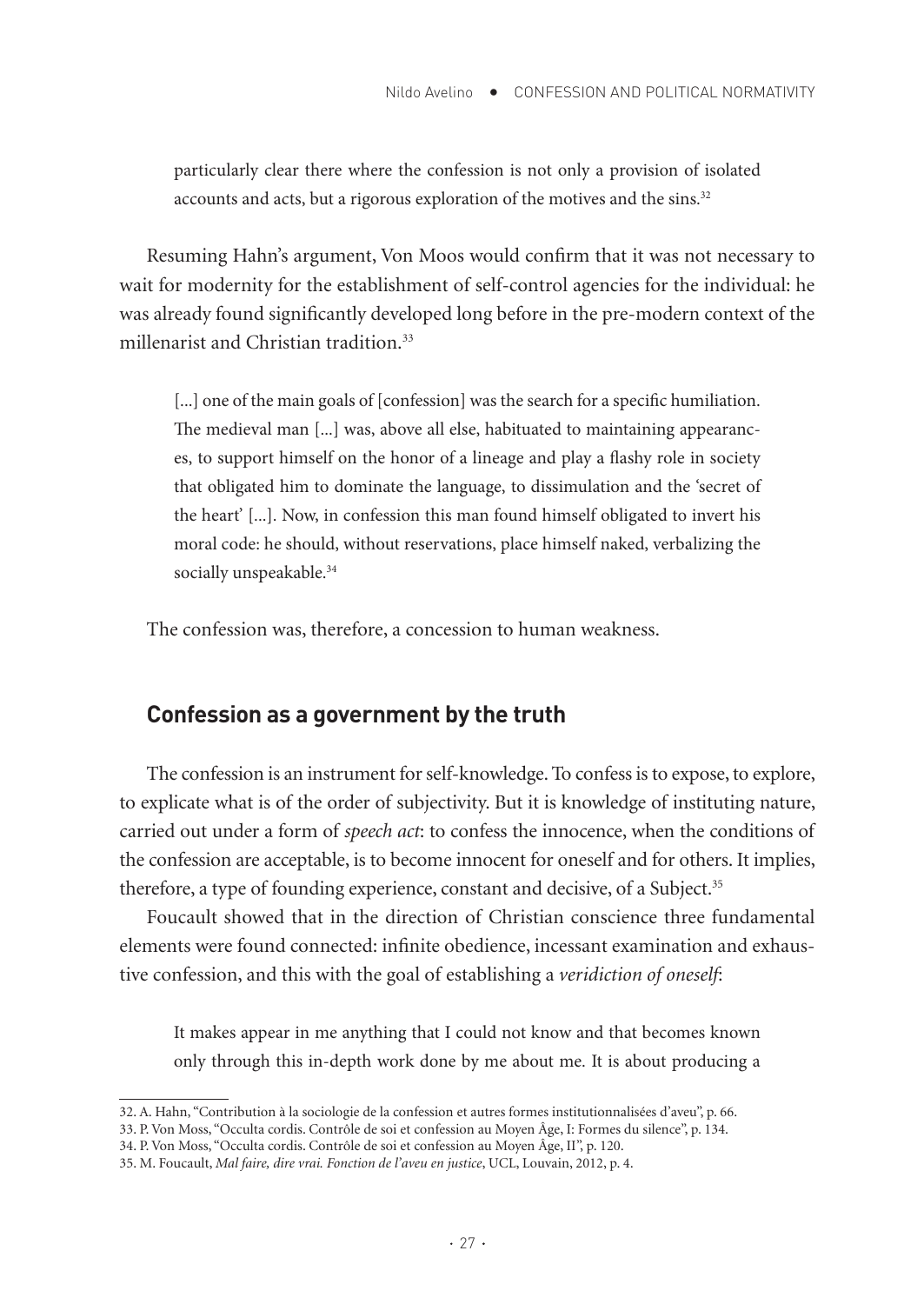truth that was unknown. Now, and here is the paradox, [...] if I want to know this that I am, if I should produce the truth about this that I am, it is because I should surrender to that which I am. And this tie between production of the truth and surrendering oneself seems to be what could be called the scheme of Christian subjectivity, speaking more precisely, the scheme of Christian subjectivation.<sup>36</sup>

The expression 'veridiction' appears here somewhat enigmatic. In any case, it had already been employed one year early, in 1979, in Foucault's analysis of liberalism. On this occasion, the market took on, in the analysis, the 'veridictional' ("*véridictionnelle*") function: the function of saying the truth in relation to governmental practice. Invested with the function of saying the truth, the market can "command, dictate, prescribe the jurisdictional mechanisms or complain about their absence [...] an absolutely fundamental phenomenon, I believe, in the history of Western governmentality, was this eruption of the market as a principle of veridiction". Veridiction indicates, therefore, a situation of power; indicates the "constitution of a certain right of truth from a situation of right."37 It is about a matrix of normativity that met diverse modalities in history: psychiatry, medicine and criminology. All of these fields carried modes of saying the truth, forms of veridiction over the madman, the sick and the delinquent. But in relation to the practice of confession, veridiction would take on a very significant form.

Understood as a veridiction of oneself, the confession implies a certain number of characteristics that Foucault numbers as being the following: 1) a cost, an effort in its enunciation: the confession is a passage from the unspoken to the spoken, from the secret to the revelation. To confess is to reveal what before was in silence, in secret, and that, for this, was valued: it is important for the individual to not say, not speak, not reveal. However, when coming to speak, to reveal one's secret, one's speech is always costly; the verbalization always causes one effort; for this the secret will be said in shame, fear, humiliation, nervousness, timidness, etc. 2) it is necessarily a free act: it is not about producing a statement or extorting information, but about provoking an engagement; to provoke in the individual an act of engagement capable of obligating him to do what he said. In the confession, the penitent engages in doing what he affirms and pronounces. 3) because the confession always demands and needs the presence of another, it implies a surrender, a loss of resistance, a relaxation. The penitent always gives in before

<sup>36.</sup> M. Foucault, *Du gouvernement des vivants. Cours au Collège de France (1979-1980)*, p. 303.

<sup>37.</sup> M. Foucault, *Naissance de la biopolitique. Cours au Collège de France (1978-1979)*, Gallimard/Seuil, Paris, 2004, pp. 34, 35, 37.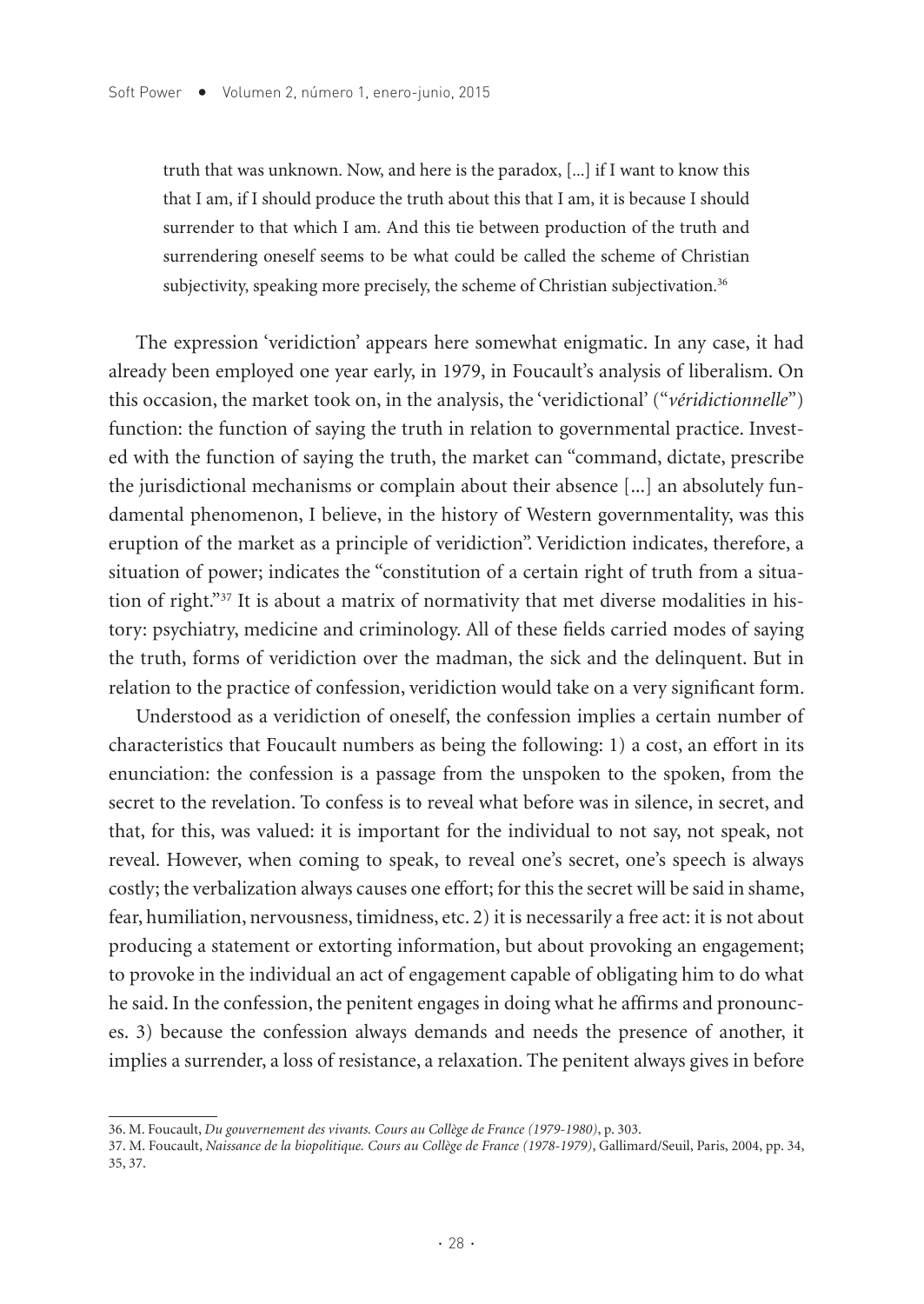the confessor: he surrenders his position of secret, of silence and by doing this, a reinforcement of the power that the confessor exercises over him occurs. The confession is an act that reinforces the relationship of power. 4) because the confession is an engagement and not just information, it activates a bond between the subject that confesses and what he said. And, in this moment, the confession produces another qualification of the subject: when the criminal confesses his crime, this gesture qualifies him in front of the jury or the judge as someone capable of remorse.<sup>38</sup>

Thus, there are four characteristics in the *performance* of the confessional: a sacrifice, a cost or a surrendering by the subject, although voluntary and desired; an intensification of the power relationships by the dependency of the penitent in relation to the confessor; and a requalification of the subject. Foucault endeavored to study these four characteristics:

[...] no longer in a discourse in which it would be possible to speak the truth about the subject, but in the discourse of truth where the subject is susceptible and capable of talking about himself, [under] a certain number of culturally recognized and typified forms, for example, revelation, confession, and examination of conscience. [...] discussions of truth where the subject elaborates about himself and in which it is easily possible to see the importance in the penal practice, or even more, in the domain that I studied, in the sexuality experience.<sup>39</sup>

The fact that Foucault chose the domain of sexuality for the description of what he called "moral physiology of desires" established by the confession was not accidental. Through the sexual experience, Foucault clearly perceived the effectiveness of the confessional veridiction in the constitution of the subject. It could be said that there exists in relation to sexuality and desire this demand of the individual in assuming in relation to himself what Vincent Descombes calls "acts of self-position *without* actant",<sup>40</sup> that is, acts from which the individual is placed in a position of truth. They are distinct, however, from the acts of self-positioning as an ability to act, destined to make the individual *become his own self*. In this perspective, in relation to sexuality, the individual needs to be directed to recognize himself in the truth about his sex, and it would be only through this recognition that he could be constituted as a subject of sexual desire. Repression,

<sup>38.</sup> M. Foucault, *Mal faire, dire vrai. Fonction de l'aveu en justice*, pp. 5-7.

<sup>39.</sup> M. Foucault, *História da loucura na Idade Clássicae*, p. 5.

<sup>40.</sup> V. Descombes, *O complemento do sujeito. Investigação sobre o fato de agir por si mesmo*, Radical Livros, São Paulo, 2009.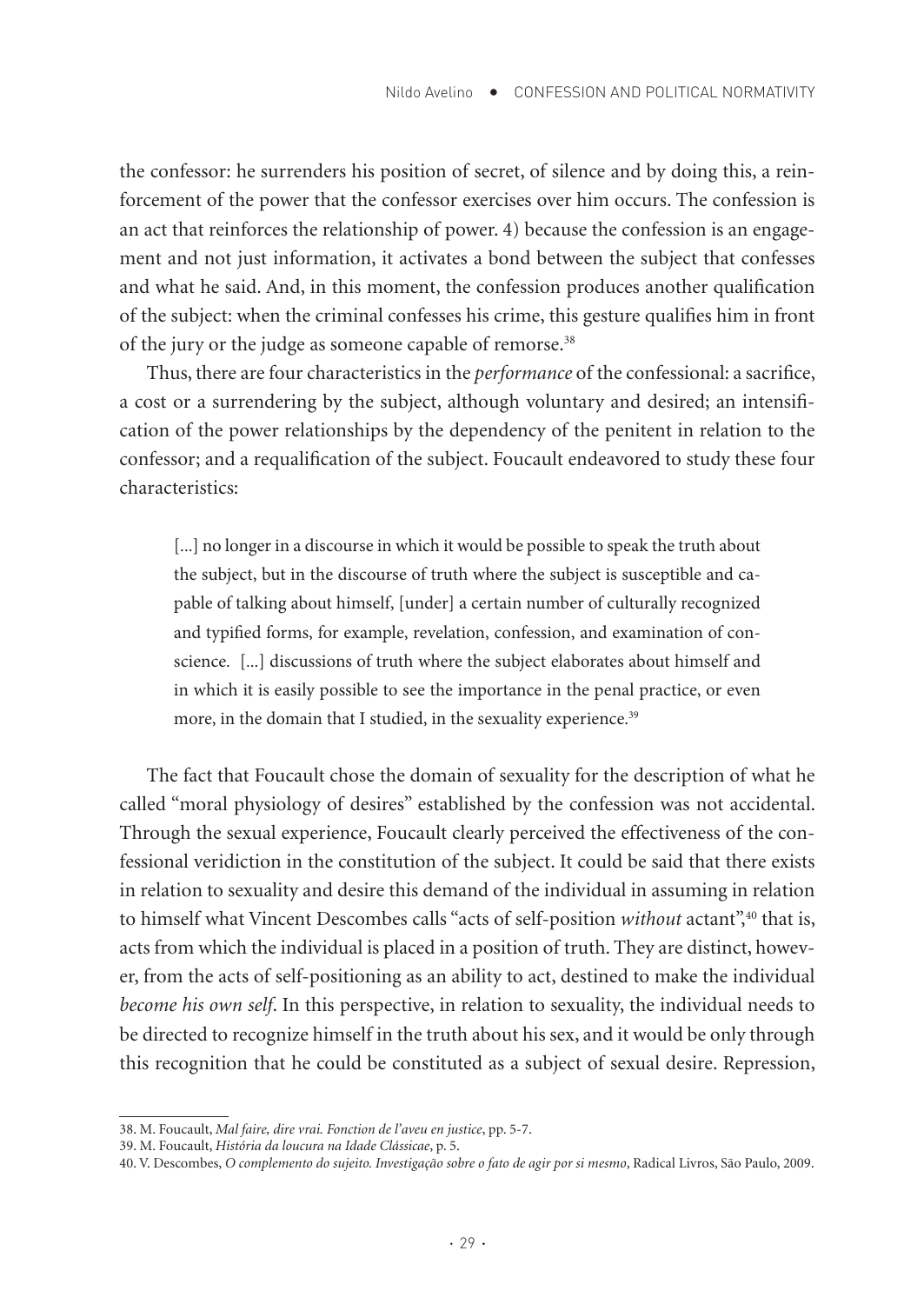violence and authoritarianism are incapable of building the individual as a sexual subject, seeing that in the sexual experience the effect of the power of truth depend, almost exclusively, on the subject: of his assimilation, his approval, and his recognition. This way, the discussion about sexuality can very well assume an authoritarian form when pronounced by a doctor in the height of his scientific knowledge. But he could never assume a form of massive, total, perfect prohibition without the participation of the subject.

Foucault perceived that the sexuality experience holds two possible forms of veridiction, of the relationship between subject and truth. On the one hand, the discourses of truth pronounced by the doctor implanted a matrix of normativity in which the truth establishes an exterior relationship with the subject of more or less authoritarian imposition, more or less violent, more or less repressive, and that is an objectification of the subject. On the other hand, the discourses of truth not pronounced by the doctor, but supported, confirmed, approved, recognized by the subject himself, implanted, in their way, not only a matrix of normativity, but a state and condition of the human being through a process of subjectivation that implies the surrender of the self or, to use the expression of Descombes, a process of *trans-subjectivation* through which the individual becomes another of himself.41 In the first mode of veridiction, the subject is objectified in a discussion of truth. In the second, it is the subject himself that is directed to objectify himself in a discussion of truth through practices of introspection. In the first mode one has a relationship of dominance over the self; in the second, one has the governance of oneself through one's own truth.

The confession postulates, therefore, the governance of the individual for his own truth, for the truth of his own being, truth of who he is, governance through identity. According to Foucault, this specific way of governing man is owed to Christianity: "The Christianity found a way of implanting a type of power that controls individuals through their sexuality designed as something to mistrust and that always introduces to individuals the possibilities of temptation and fall."42 This type of power, that governs the individual through his sexual identity or by the truth of his being, was possible with the confessional technique, through which Christianity implanted the subjectivity police. Moreover, there will be a day in which the Christian invention finds itself accepted

<sup>41.</sup> I retakes to Descombes' term (Ibid., p. 242) used to characterize, in relation to Foucault, the confessional procedure of surrender to the self through the objectification of the self in a discourse of truth; the Christian *trans-subjectivation* would be, in this sense, distinct from Pagan *auto-subjectivação* that consists, contrary, in the act of making a truth *one's own*, and not of objectifying one's self in it renouncing that which it is.

<sup>42.</sup> M. Foucault, *Dits et écrits, II: 1976-1988*, Gallimard, Paris, 2001, p. 565.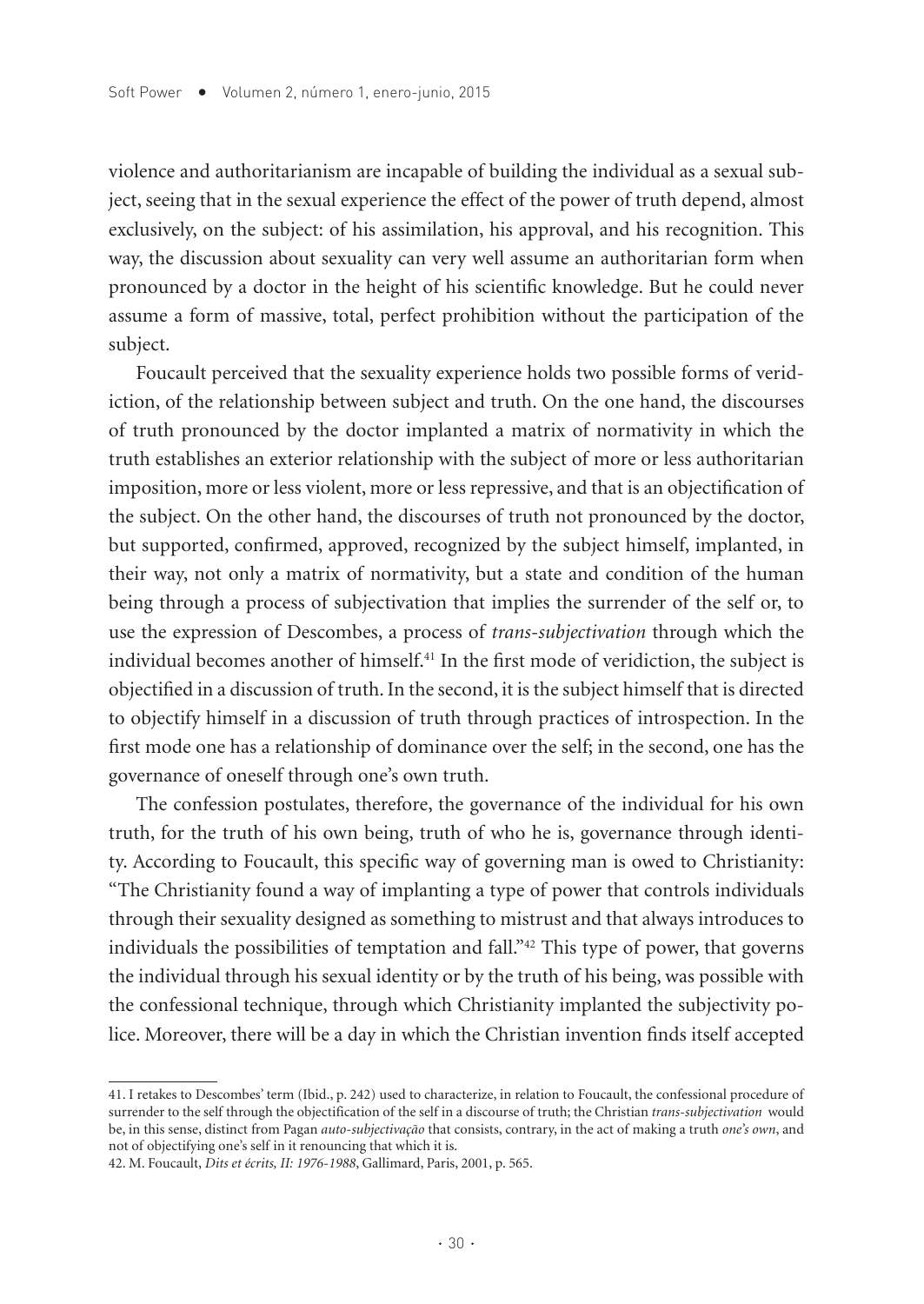in philosophy as well as modern politics. And that Descartes and Hobbes, separated by the *method*, would find themselves in the *reflexiveness of the Subject*.

## **Confession and governmentality: the production of the political Subject**

What place would occupy the *moral physiology of desire* in the genealogy of liberalism? My argument is that it would be necessary to place it between those two poles of the bio-power that Foucault called anatomy-politics of the human body and bio-politics of the population.<sup>43</sup> Between these two poles would be placed the moral physiology of desire, established by the confessional technology of the pastoral power.

Moreover: even though the bio-political power can be considered, from the analyses of Foucault, as the most specific that exists in the rationality of liberalism, as being its most original invention, a liberal regime *can only be liberal* based on its pastoral power. This means that, in a liberal regime, the bio-power is only capable of producing effective effects when associated and juxtaposed to the pastoral power. This implies that the political success of liberalism rests, in large part, on the fact of giving to its political subjects the knowledge and the instruments with which they produce, for themselves, their own obedience. An obedience whose production would not complain about any violence or exterior threat and that would dispense any gesture of repression: obedience that the individual exercises for himself and over himself. Hard task, because it is also an obedience whose inefficiency projects over the liberalism the shadow of its own political weakness as a regime; and, on the other hand, makes the liberalism constantly permeable to the totalitarians. In other words, liberalism is a type of regime that demands the production of a specific obedience at an optimal level, on the contrary it would not be able to extract riches from the population without producing catastrophic effects over it, without incurring totalitarianism. This is the argument that I would like to develop readdressing to the studies of governmentality.

A genealogy of political practices would not consist of understanding the power as an institution, thing, or substance. It would not be studying the State or political domination: the monarchy, the republic or the democracy. It is not about studying Sovereignty, much less social classes or dominant groups. A genealogy of politics consists of understanding the

<sup>43.</sup> See Foucault, *História da Sexualidade, v. 1: A vontade de saber*, p. 131.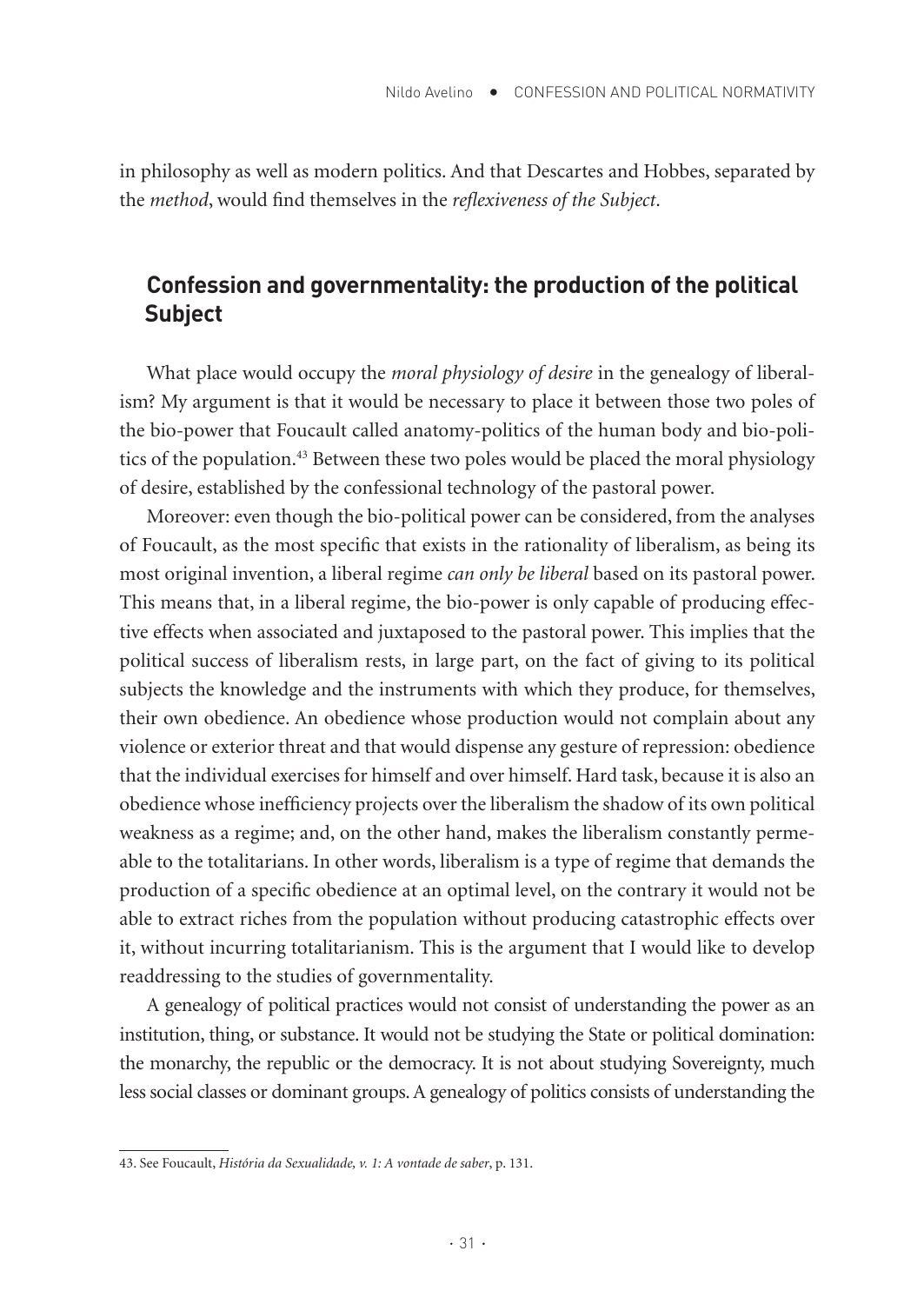power in terms of relationships of force to perceive in them the moment in which that force imposed itself and emerged as a dominant force. For this reason, the key to understanding power is not in the State, it is only a terminal effect of the relationships of power. In the State, the power relations find themselves finalized; in them, the power finds itself fixed, immobilized in a dominant form that is precisely the State-form. In the ambit of the State, power looses its relational character to gain a crystalized form of domination; it finds itself "reified". Thus, one should search for the intelligibility of the power relations in an ambit before the State: this ambit is the one of government practices, understood not as an exercise of sovereignty, but as a conduction of behaviors: to govern is to conduct behavior. Understood in this way, the government practices can reveal an effective way through which power relations are exercised, since it is they who make possible their exercise as a relationship.

Emphasizing the problem with government, the studies on governmentality produced a large reworking of the theories of power, hitherto strongly concerned with the State as a central problem of analysis. The studies of governmentality proposed an inversion of the problem: instead of starting from the State, starting from the government. In addition to this, as said previously, the State is seen as being only a terminal effect, government practices are what make up their conditions of possibility. In other words, at the core, the liberal State was only possible because it produced in this ambience of government practices, an ambit that is immediately before the State, the conduction of the behaviors of the individuals. It was necessary to have conduction of behavior or government practices, so that the liberal State was possible. Said in another way, for the establishment of liberalism it was necessary to produce the Subject from its political practice: governable subjects or individuals made into subjects of the liberal practice through the subjectivation of obedience.

Someone would say, however, that it is necessary to have obedience in relation to any State, government or political regime, not just the liberal. That, at the core, obedience is the primary fact of politics, and that every political thought comes back to the same problem: how to make men obey? Liberalism would be just another episode.

But the type of obedience claimed by liberalism is, historically speaking, very special. In his analysis, Foucault described liberalism as a political regime that gave itself the task of not only governing men individually, but governing them from an aggregate that is not either the State nor the territory, but the population. The task of liberalism is to govern the individual not simply as an individual, but as an individual connected to a population for his birth, death, health, productive activity and reproduction.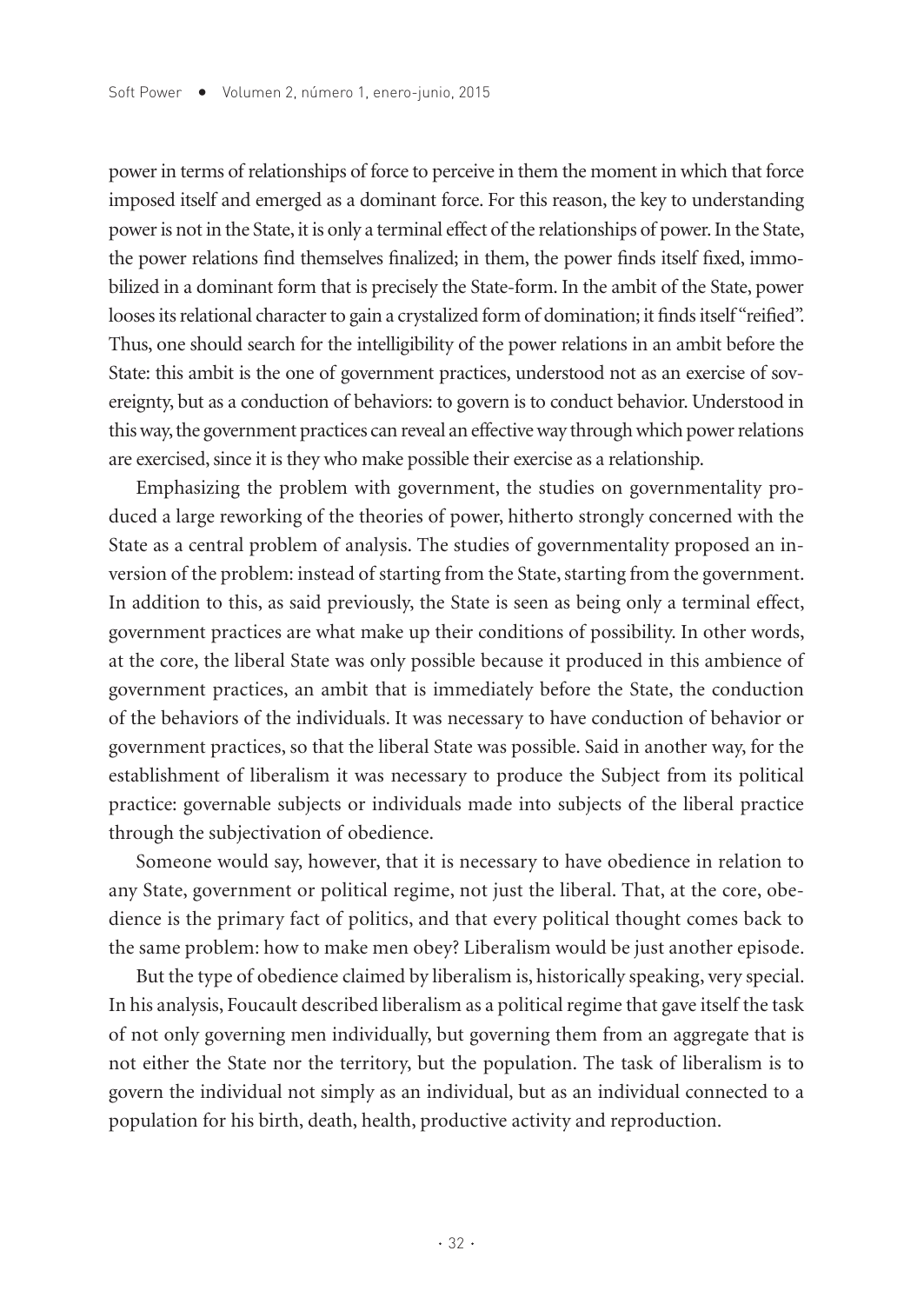In addition, this individual, whose existence is inseparable from the life of the population, was called by the economists *homo oeconomicus*: a subject host to economic interests and that behaves in a conscientious and reflective way having always in sight the greater probability of earning. It is an actor that not only reacts rationally, but that calculates his action adapting means and ways to obtain the greatest gain possible.44 It was in order to guarantee and protect freedom of action and the movement of this *homo oeconomicus* that liberalism initially assumed the version of *laisser faire-laisser passer*: it is necessary to let it do, to let it go and come, to let it act, and to let it move itself. It is necessary that the individuals, understood as economic men, have the freedom necessary for pursuing their interests. But also and above all it is necessary to make the individuals pursue their interests; necessary to make them interested, to excite in them the "interest for the interest"; stimulate them to make themselves interested. It is necessary, especially, to ban disinterest from the world.

According to Foucault, liberalism emerged initially as a complex and perpetual game between interest and freedom: liberalism was responsible for guaranteeing that "the different interests, individual, in what they have that differ from one another, sometimes opposed to one another, did not offer danger to the interests of all", to the interests of the population. Liberalism established itself as an art of manipulation of the individual and collective interests that only could be carried out from within a space of freedom of action and movement, that is, from *laisser faire-laisser passer*. 45

However, a very complex and difficult challenge for liberalism: how to manipulate, or better, how to conduct the behavior of these subjects living in this space of freedom of action and movement? How to govern this economic man without destroying in him the freedom of action and movement? Better said, how to make sure that the liberal subject is free and obedient at the same time? And the response of liberalism to reconcile this double demand of freedom and obedience was the following: instead of organizing the obedience around violence, it is necessary to implant it in the behavior of the governed itself. Liberalism removed from obedience everything that it had of exteriority to interiorize it in the individual; in other words, removed the obedience from the body to insert it preferably into the subjectivity.

This is a very evident aspect in the formation of the modern State, and for that, one just needs to think about what happened historically in the time between Machiavelli and Hobbes. As everyone knows, for Machiavelli, founding the political power and conserving

<sup>44.</sup> See P. Demeulenaere, *Homo oeconomicus. Enquête sur la constitution d'un paradigme*, PUF/Quadrige, Paris, 2003.

<sup>45.</sup> M. Foucault, *Naissance de la biopolitique. Cours au Collège de France (1978-1979)*, p. 67.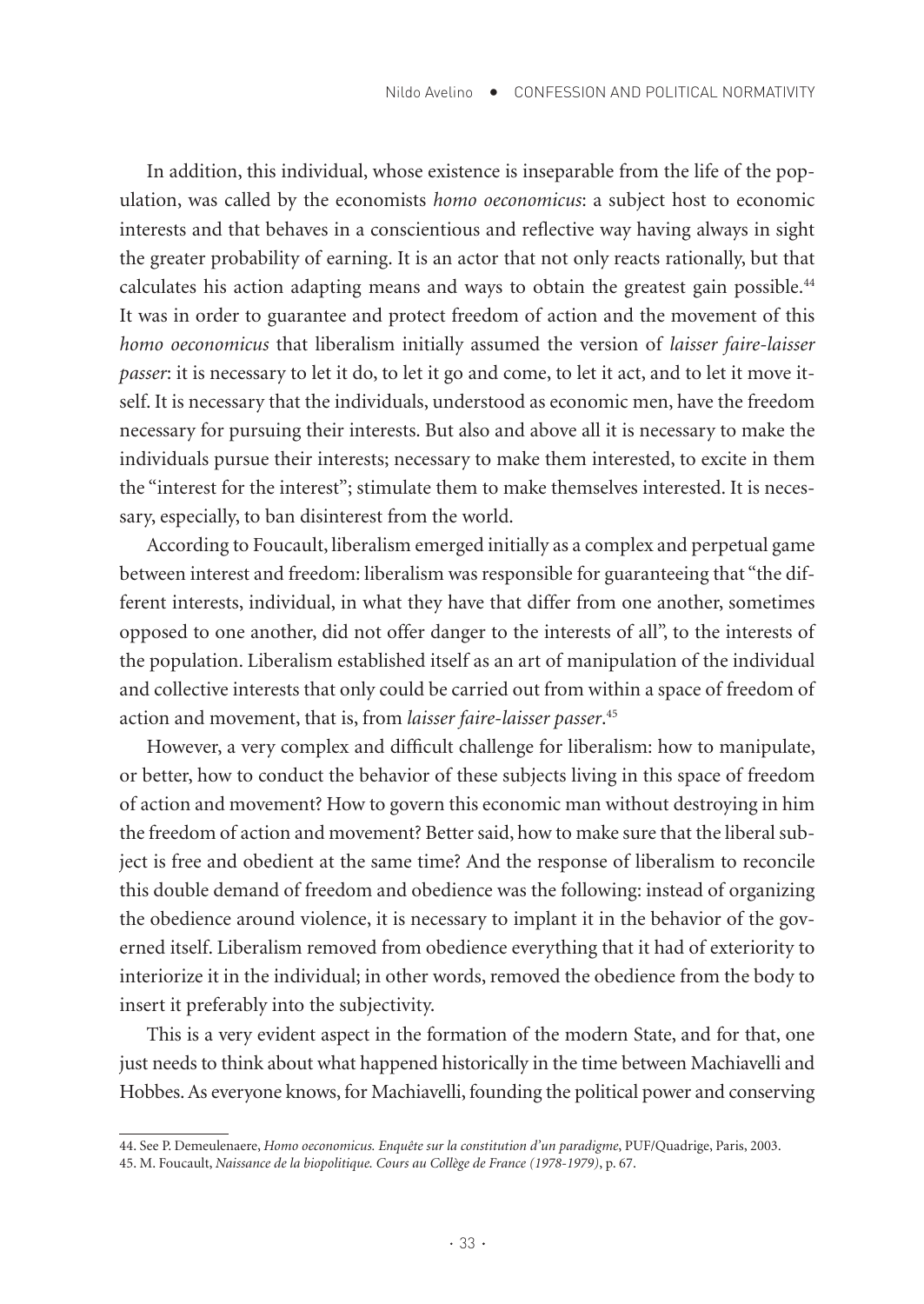it demands from the Prince the same procedures: the use of force, especially warlike force. From the good arms result the good laws, said Machiavelli.<sup>46</sup> This way, exists a solution of continuity in Machiavelli: the Prince not only founds his power by force, but also defends and conserves by force that conquered power. In his reflection exists continuity between the act of conquest and the exercise of political power: political power becomes the continuation of the conquest. Continuation, however, carried out over unarmed enemies. Once the kingdom has been conquered, in the instant that the enemies lower their arms, in the moment of the suspension of hostilities, it would be then that the time in which the Prince's reign should start, and he should reign using the same means utilized in the conquest: by force. The peace of the Prince is an armed peace.

This over-valuing of force was considered the anti-modern aspect of Machiavelli's thinking and was precisely the aspect rejected by Hobbes. Hobbes' political modernity consists in large part of the distinction between conquest and victory. At the heart, Hobbes would say to Machiavelli in an imaginary dialogue, he had confused two very different things with each other:

[...] that which is dead is beaten, although not conquered; that which is entrapped and taken to prison, or chained, is not conquered, much less beaten, since he is still an enemy and could escape, if able to. But that which with promise of obedience received his life and freedom, is in this moment conquered and a subject, although not before. [...] In such a way that the *conquest* (for us to define) is the acquisition of the right to sovereignty for victory. This right is acquired with the submission of the people, for which this make a contract with the winner, promising obedience in exchange for life and freedom.<sup>47</sup>

In Hobbes the force of arms is only capable of beating the enemy; but the political conquest itself — the acquisition of the *right* to sovereignty — is not a work of force. To transform the beaten enemy into a subject, or to use the example of Hobbes, to enable prisoners of war to enjoy once again their freedom of action and of movement, without running in a stampede or restarting the old battle, it is necessary to make them promise obedience. In the reflection of Hobbes, force only guarantees victory; but it is the promise of obedience that guarantees the political conquest of the beaten. This is the modern

<sup>46.</sup> See N. Maquiavel, *O Príncipe. Escritos políticos*, Victor Civita, São Paulo, 1973, p. 55.

<sup>47.</sup> T. Hobbes, *Leviatã ou matéria, forma e poder de uma República eclesiástica e civil*, Martins Fontes, São Paulo, 2003, pp. 585-586.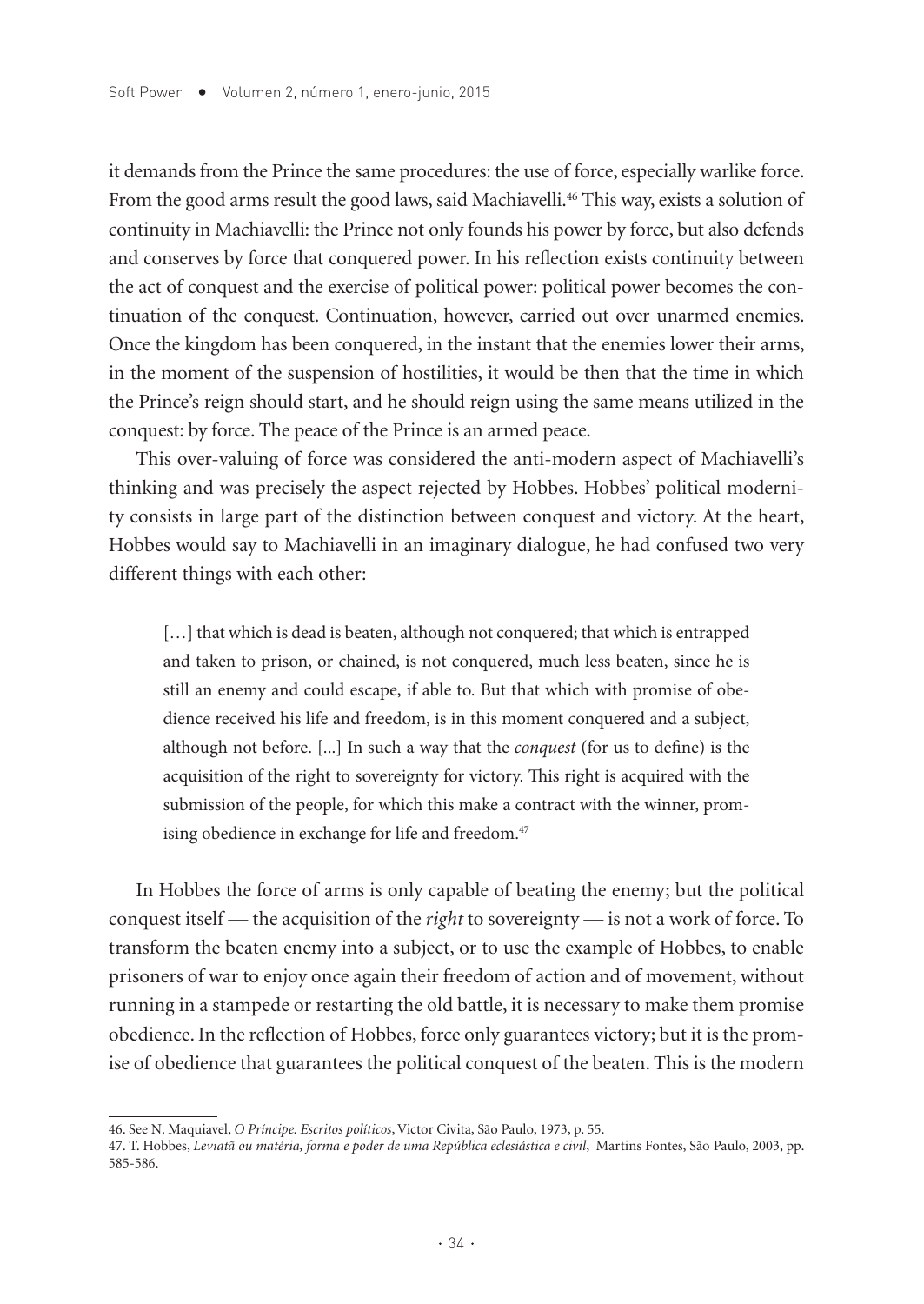element that Hobbes introduced into the political thought: the entrance of reason onto the scene substituting force. From Hobbes, obedience ceases to be simply bodily in order to gain a form of will, of deliberation: it becomes a rationality. And, at the same time and consequently, politics becomes primarily a *reflexive* activity.

As it is known, this movement of modernization, for which the political power disarms itself to implement itself more and more in the disarmed way of reason, has certainly not ceased to be followed until today. And what in Hobbes was a "pact of obedience", in Locke becomes "pact of consent" until arriving at the famous Rousseaunian paradox in which the most absolute freedom coincides with the most complex conformity. In Rousseau exists the idea that freedom and authority are not opposed to each other, but are confused. And this occurs each time the rules that a man obeys are not imposed from the exterior; as Berlin says, when it is "*he himself* [that] imposes them *on himself*; he obeys because he believes in them, because he discovered them in his own heart."48 Just as it is for Hobbes and Locke, for Rousseau the Social Contract is a *reflexive* act; it is, in first place and fundamentally, a contract that each individual makes with himself. And the relation of the self from which Rousseau extracted the normative acts is found in his "two people" theory: the individual, to become a contracting Subject, should be conduct to recognize himself as having a private person and another public person; accepting subordinate, in the political practice, the first to the second as a condition of his freedom.<sup>49</sup>

The development of the reflexive dimension in politics has certainly not ceased in our times. Charles Taylor analyzed this "subjectivist turning" in Western culture, especially from the landmarks of modernity; the recurrence of Plato and Saint Augustine would come only to confirm the limits of his analysis.<sup>50</sup> But, in Taylor, these limits reveal an evaluative position. According to him, in modernity there exists "a powerful ideal [...]. The moral ideal behind the self-realization is the one of being loyal to oneself, in a specifically modern understanding of the term". This properly modern ideal, Taylor defined by the term "authenticity".

In adopting the ideal, people within the culture of authenticity, as I would like to call this, give support to a certain type of liberalism, which has been embraced by many others as well. It is about liberalism of neutrality. One of its basic principles

<sup>48.</sup> I. Berlin, *Ideias políticas na era romântica. Ascenção e influência no pensamento moderno*, Cia. da Letras, São Paulo, 2009, p. 179.

<sup>49.</sup> See J.-J. Rousseau, *Do contrato social ou princípios do direito político*, Victor Civita, São Paulo, 1973, especially chapter VII. 50. See C. Taylor, *As fontes do self. A construção da identidade* moderna, Loyola, São Paulo, 2011.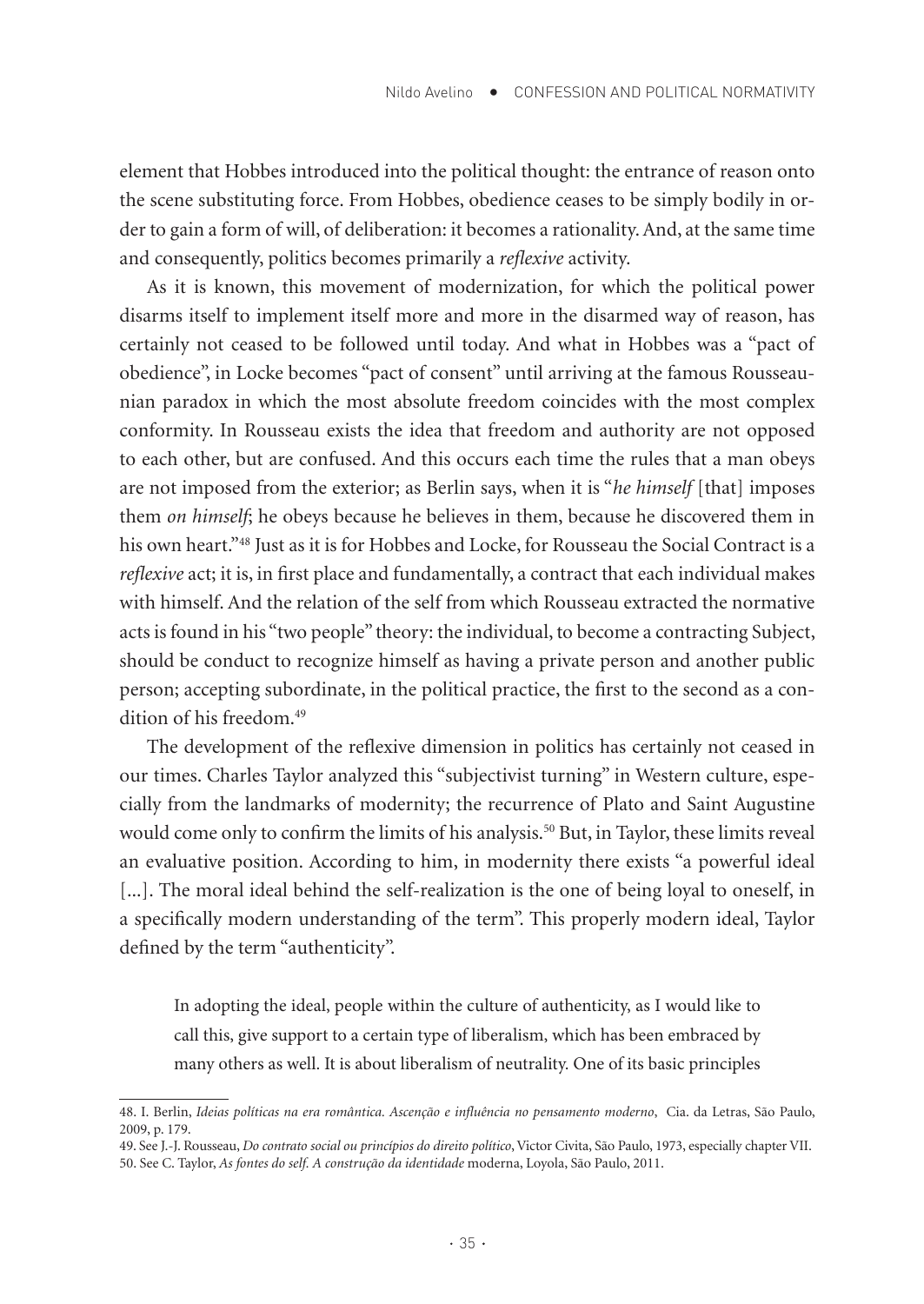is that a liberal society needs to be neutral in regards to questions about what constitutes a good life. The good life is what each individual seeks, in his own way [...].<sup>51</sup>

The problem in genealogy is placed in a completely distinct manner. It is not about starting from an ethically given position, but raising questions about its conditions of possibility. It is about questioning, taking into account this singular and historically given gesture that consists of saying "I promise to obey" as a demand made inevitable in the political practice, how this was possible. In the end, what were the conditions of possibility of this passage that took the political Subject from an *objective* position in Machiavelli to a *reflexive* position in Hobbes? In other words, the question placed by Foucault is "how a type of government of men was formed in which simply obeying is no longer demanded, but manifesting, stating it, that which it is?" Why and how, in a determined moment in the history of the West, political practice began to demand from individuals not only the gesture of their obedience, but also a declaration about their *status* and of their condition as Subjects?

The problem placed this way breaks necessarily with the landmarks of modernity, making it possible to perceive that the type of reflexivity found in the modern political thought is much older. And this enables to perceive, in the Hobbesian promise, much more than a simple affirmation, but a veridiction in which the Subject, acknowledging themselves as subject, obliges themselves to live as subject. If since Hobbes, moving to Pufendorf, Locke, Rousseau and all modern and contemporary political thought until today — one only has to think about the never ending and intense debate fought today around the role of trust in politics — it attributed so much importance to this small ritual of truth that happens in the recognition of that which is and that which is done, this is due, without a doubt, to the fact that, as Agamben argued the purpose of Foucault,

[...] in the veridiction the subject constitutes himself and places himself in play as such, connecting himself performatively to the truth of the affirmation itself. For this, the truth and the consistency of the oath coincide with his performance; for this, the calling to be a witness to God does not imply an effective witness, but is carried out performatively by the pronouncing of the name itself. What today we call performative in a restricted sense (the *speech acts* 'I swear', 'I promise',

<sup>51.</sup> C. Taylor, *A ética da autenticidade*, É Realizações, São Paulo, 2011, p. 27.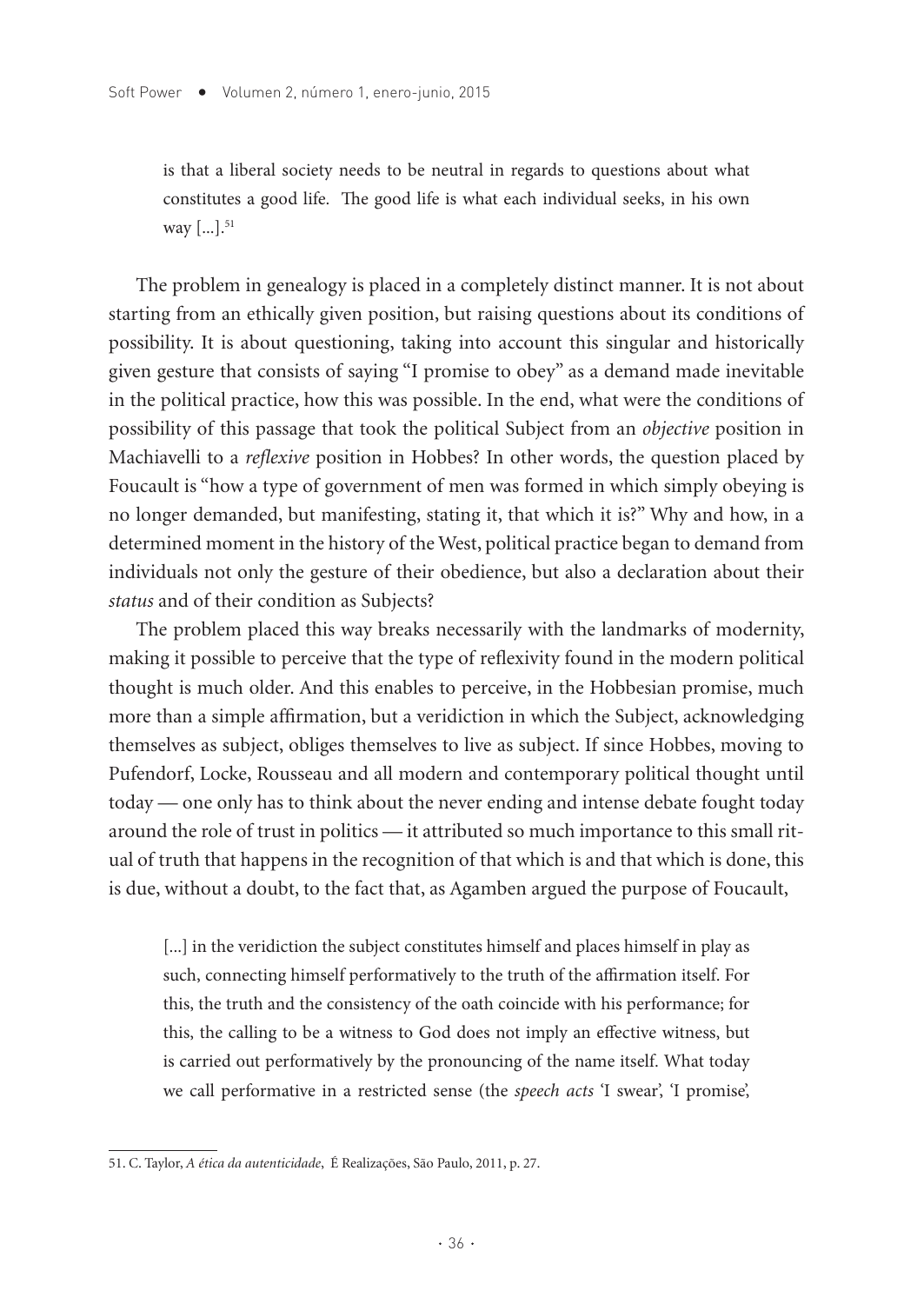'I declare' etc., that should, significantly, be delivered in the first person) is, in language, the relic of this constitutive experience of the word — the veridiction — that is exhausted with its pronunciation, because the speaker subject does not preexist nor successively connect to it, but coincides completely with the act of the word.<sup>52</sup>

In a previous work about the genealogy of *officium* understood as an instance for the production of consequent behavior, that is, *officium* as a governmental paradigm in which the expected behavior is produced between people connected by socially codified relations, Agamben would say that in the practice of the "liturgical act" — performative act for excellence — the agents "*are* not simply nor do they simply *act*, but are defined in their being by the act and vice-versa. The official — as well as the officiate — it is this that must and must this that is: in other words, it is a being of command."<sup>53</sup> Here it is found, according to Agamben, the paradigm not only of ethics and ontology, but also of modern politics. With effect, it would be under these terms that Samuel Pufendorf would define the word "duty" (*officium*): a type of obligation that "does not coincide with the external coaction, but penetrates into the will of the agent himself, as a type of intrinsic moral feeling."54

In the same direction the recent studies of Robert Esposito around "political theology" describe the importance of the notion of the person understood as a dispositive whose central function, from Hobbes to Hegel, was to establish a nexus between subject and subjection in the modern political practice. According to Esposito, it would only be after the XVII century that *subiectum iuris* (subject of right) would cease to designate the object of a judicial normative and would begin to designate the subject of determined rights. Since then, the notion of subject would become the central motor: "Each man will be considered carriers of subjective rights"; the normative system will remain only "a function of protecting existing rights, and in regards to such, inherent to human nature."55 The idea of the subject agent as a voluntary master and conscious of his own acts would constitute, paradoxically, the political-theological nucleolus between *subjectivity-subjection*.

<sup>52.</sup> G. Agamben, *O sacramento da linguagem. Arqueologia do juramento (Homo Sacer II, 3)*, Editora UFMG, Belo Horizonte, 2011, p. 68.

<sup>53.</sup> G. Agamben, *Opus Dei. Archeologia dell'Ufficio (Homo Sacer, II, 5)*, Bollati Boringhieri, Torino, 2012, p. 100. 54. Ibid., p. 126.

<sup>55.</sup> R. Esposito, *Due. La macchina della teologia politica e il posto del pensiero*, Einaudi, Torino, 2013, p. 111.